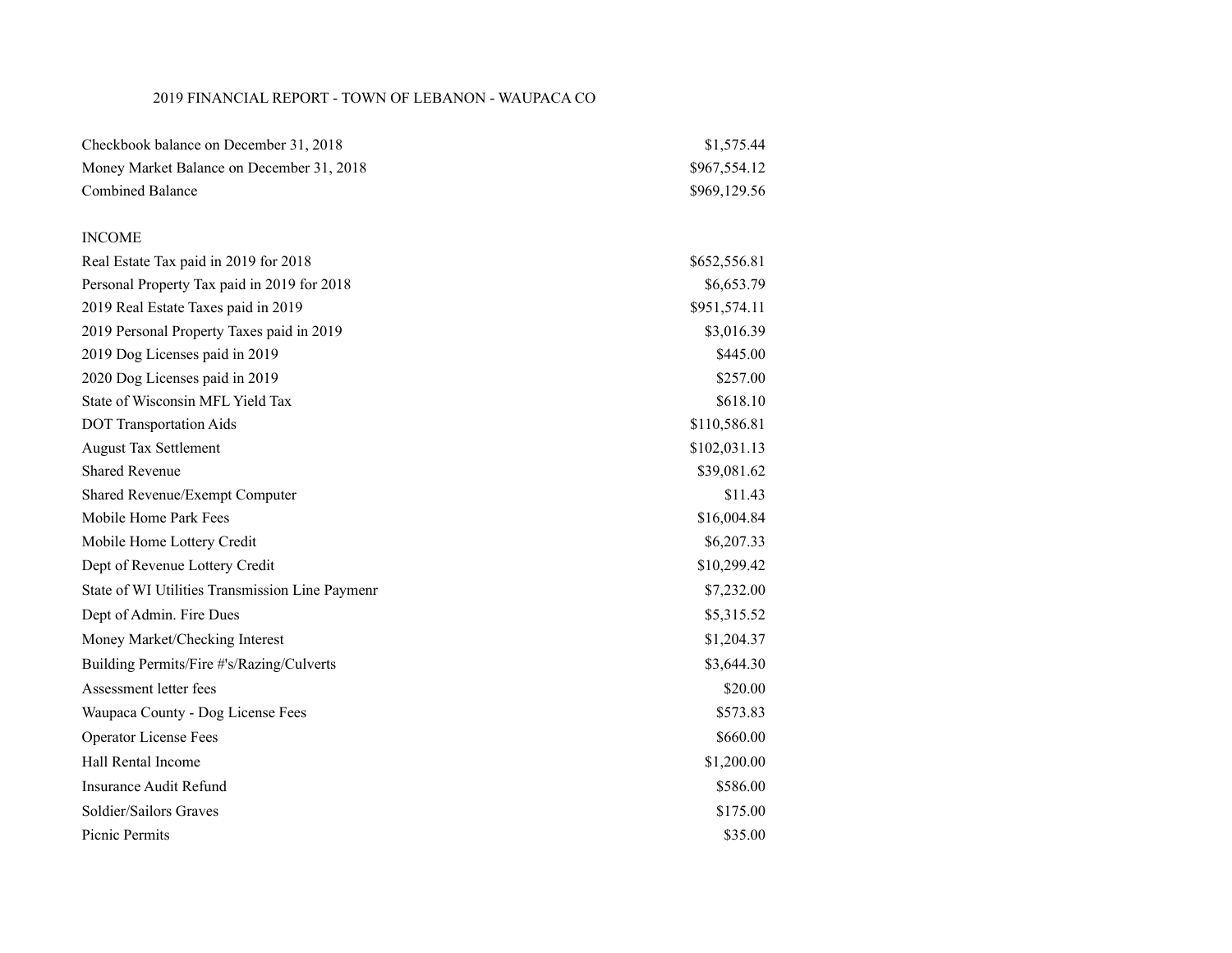| Franchise Fee from Manawa Telecom         | \$110.44       |
|-------------------------------------------|----------------|
| Hall Hay                                  | \$55.00        |
| NSF Fee Refund                            | \$15.00        |
| Ads in Newsletter                         | \$75.00        |
| <b>Total Revenues</b>                     | \$1,920,245.24 |
| Town orders Presented for Payment         | \$1,887,260.96 |
| Checkbook balance on December 31, 2019    | \$2,745.48     |
| Money Market balance of December 31, 2019 | \$999,368.36   |
| Total                                     | \$1,002,113.84 |

Total town indebtedness - \$100,281.86 - owed to Wolf River Community Bank as of 12/31/2019

| Asset Value (from Insurance Statement)           |              |
|--------------------------------------------------|--------------|
| Building (insured at amount, including contents) | \$372,261.00 |
| Land at Town Hall                                | \$30,000.00  |
| Town Land                                        | \$7,500.00   |
| 2019 Ford F550 Truck w/plow and sander           | \$87,500.00  |
| 1999 IHC Truck w/Plow                            | \$13,500.00  |
| 1986 Massey Ferguson Tractor                     | \$11,000.00  |
| Tools                                            | \$5,000.00   |
|                                                  | \$526,761.00 |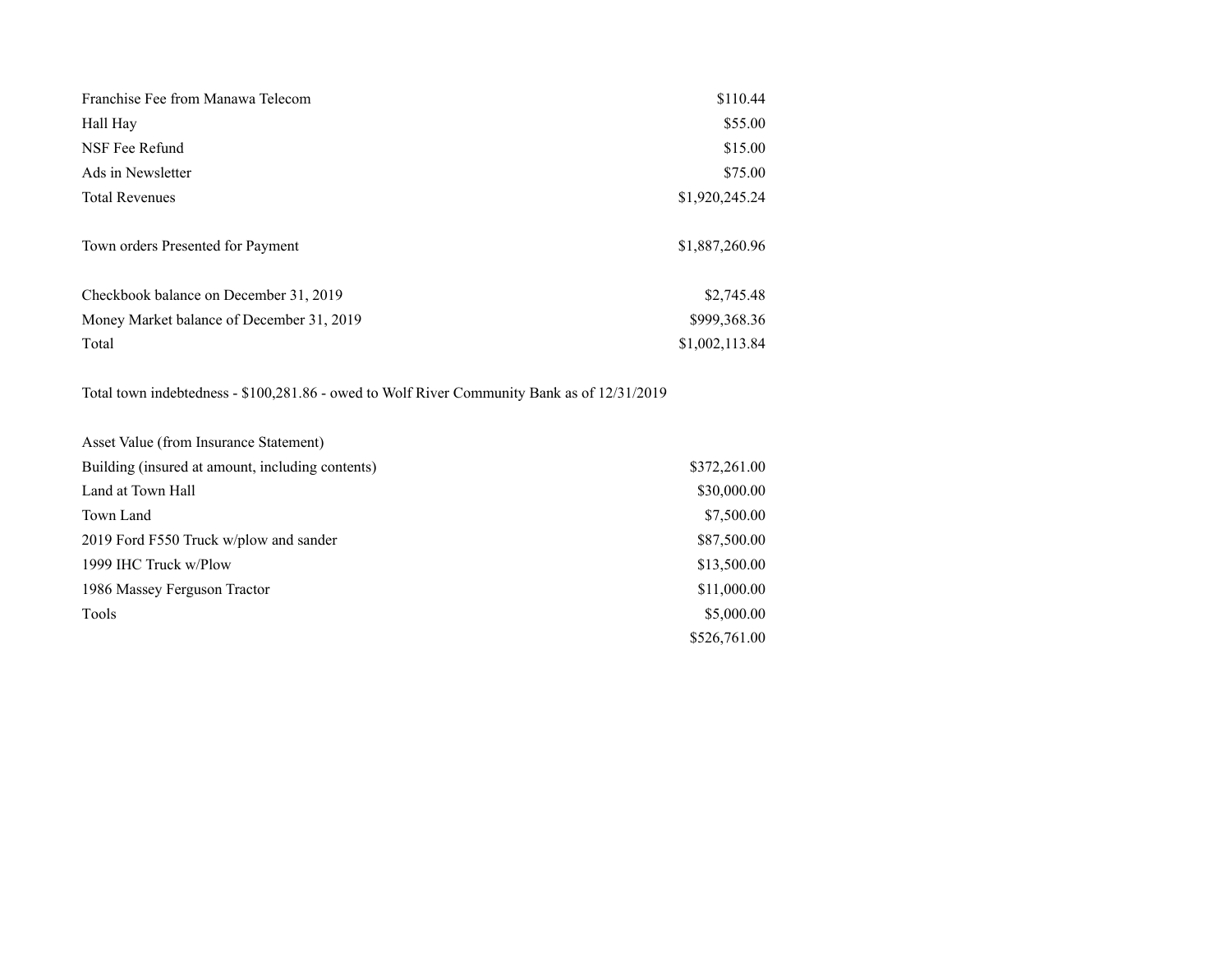## TOWN OF LEBANON ACCOUNT TRANSACTIONS WOLF RIVER BANK CHECKING 1/1/2019 THROUGH 12/31/2019

#### EXPENSES

| NUMBER DATE |                | <b>PAYEE</b>                    | <b>ACCOUNT</b>         | <b>AMOUNT</b> |
|-------------|----------------|---------------------------------|------------------------|---------------|
|             |                | 1/7/2019 Paul Gitter            | Returned check         | \$1,400.83    |
|             |                | 1/7/2019 Wolf River Bank        | NSF Fee                | \$15.00       |
| 5021        |                | 1/12/2019 Waupaca Co Treasurer  | January Tax Settlement | \$383,131.10  |
| 5022        |                | 1/12/2019 Clintonville School   | January Tax Settlement | \$13.86       |
| 5023        |                | 1/12/2019 Manawa Area Schools   | January Tax Settlement | \$84,919.40   |
| 5024        |                | $1/12/2019$ New London School   | January Tax Settlement | \$352,930.90  |
| 5025        |                | 1/12/2019 Fox Valley Tech       | January Tax Settlement | \$58,034.60   |
| 5026        |                | 1/14/2019 Clintonville Motors   | New Truck              | \$86,207.00   |
| 5027        | 1/21/2019 MCC  |                                 | Roads                  | \$14,326.33   |
| 5028        |                | 1/21/2019 City of New London    |                        | \$14,071.00   |
| 5029        |                | 1/21/2019 Village of Bear Creek | Fire Service           | \$3,255.00    |
| 5030        |                | 1/21/2019 Waupaca Co Treasurer  |                        | \$2,390.77    |
| 5031        |                | 1/21/2019 Wolf River Bank       | Loan                   | \$1,645.03    |
| 5032        |                | 1/21/2019 Nationwide Insurance  | Retirement             | \$683.86      |
| 5033        |                | 1/21/2019 US Treasury           | Payroll Tax            | \$604.86      |
| 5034        |                | 1/21/2019 Waupaca Co Treasurer  |                        | \$600.00      |
| 5035        |                | 1/21/2019 Print Shop            | Newsletter             | \$469.28      |
| 5036        |                | 1/21/2019 Highway Truck Parts   |                        | \$343.90      |
| 5037        |                | 1/21/2019 Depot Street Station  | Fuel                   | \$204.26      |
| 5038        |                | 1/21/2019 All Net Consulting    | Software               | \$200.00      |
| 5039        |                | 1/21/2019 Waupaca Co Treasurer  |                        | \$198.75      |
| 5040        | 1/21/2019 AT&T |                                 | Phone                  | \$115.24      |
| 5042        |                | $1/21/2019$ Michelle Lee        | Salary                 | \$981.18      |
|             |                | Payroll Expenses                |                        | 1000          |
|             |                | Per Diem                        |                        | 35            |
|             |                |                                 |                        |               |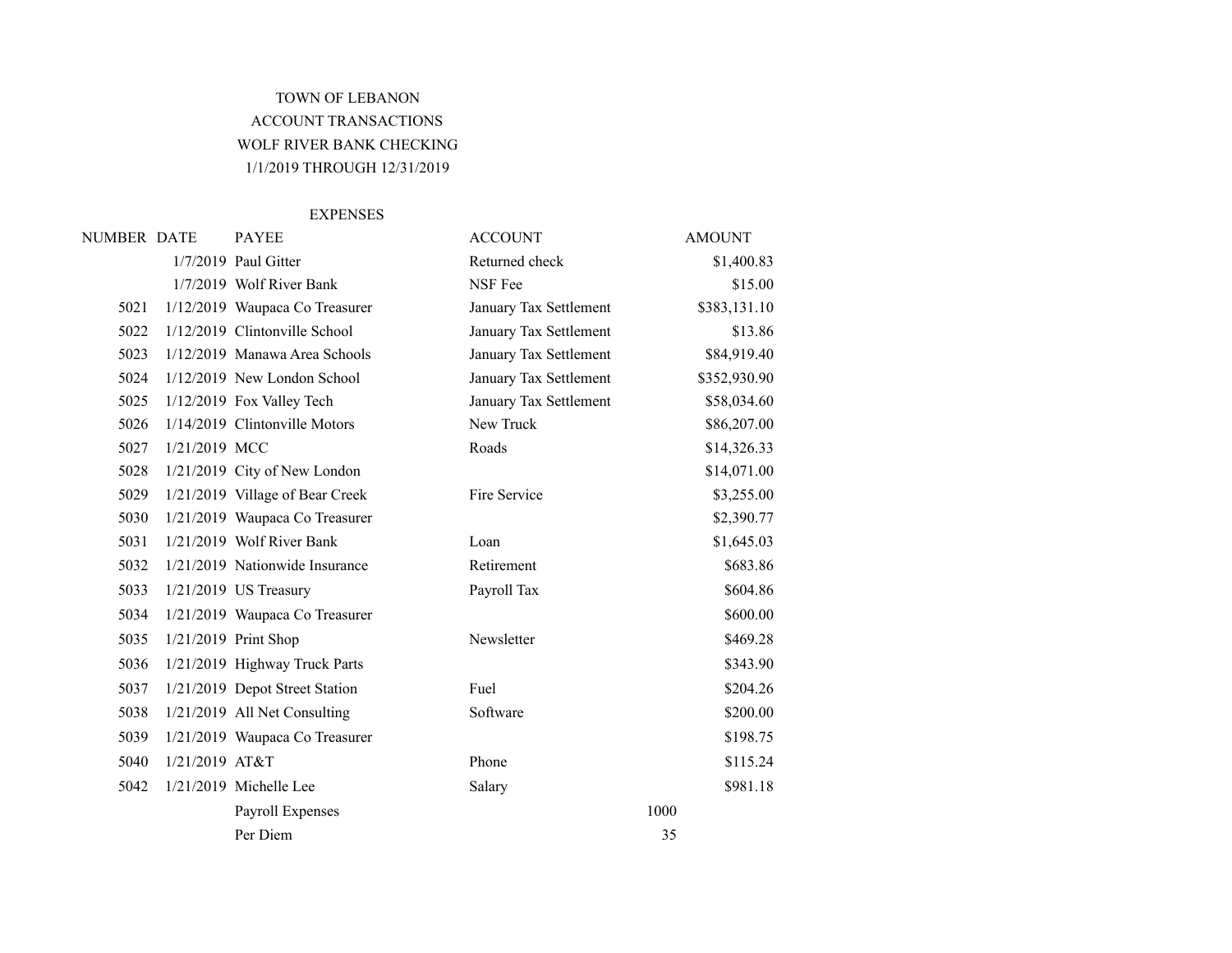|      | Taxes - Income                | $-15.01$                       |            |
|------|-------------------------------|--------------------------------|------------|
|      | <b>Insurance Expense</b>      | $-38.81$                       |            |
| 5043 | 1/21/2019 Lynn Tank           | Salary                         | \$553.00   |
|      | Payroll Expenses              | 583.33                         |            |
|      | Taxes - Income                | $-8.46$                        |            |
|      | <b>Insurance Expense</b>      | $-21.87$                       |            |
| 5044 | 1/21/2019 Harry Blum          | Salary                         | \$145.99   |
|      | Payroll Expenses              | 154                            |            |
|      | Taxes - Income                | $-2.23$                        |            |
|      | <b>Insurance Expense</b>      | $-5.78$                        |            |
| 5045 | $1/21/2019$ Les Prochnow      | Salary                         | \$65.86    |
|      | Paryoll Expenses - Permits    | 25                             |            |
|      | Hall Maintenance              | 41.8                           |            |
|      | <b>Insurance Expense</b>      | $-0.94$                        |            |
| 5046 | 1/21/2019 Robert Dailey       | Salary                         | \$32.32    |
|      | Per Diem                      | 35                             |            |
|      | Taxes - Income                | $-2.68$                        |            |
| 5047 | 1/21/2019 Kelly Lehl          | Salary                         | \$32.32    |
|      | Per Diem                      | 35                             |            |
|      | Taxes - Income                | $-2.68$                        |            |
| 5048 | 1/21/2019 Robert Most         | Salary                         | \$32.32    |
|      | Per Diem                      | 35                             |            |
|      | Taxes - Income                | $-2.68$                        |            |
| 5049 | 1/21/2019 Alan Tank           | Salary                         | \$32.32    |
|      | Per Diem                      | 35                             |            |
|      | Taxes - Income                | $-2.68$                        |            |
| 5050 | 1/21/2019 Patrick Plamann     | Refund overpayment of RE Taxes | \$429.94   |
| 5051 | 1/21/2019 Greg Stelse         | Refund overpayment of RE Taxes | \$1,823.57 |
| 5052 | 1/21/2019 Jeff and Susan Weye | Refund overpayment of RE Taxes | \$157.39   |
| 5053 | $1/21/2019$ Aaron Harvey      | Refund overpayment of RE Taxes | \$118.79   |
| 5054 | 1/21/2019 Dan VanAlstine      | Refund overpayment of RE Taxes | \$442.18   |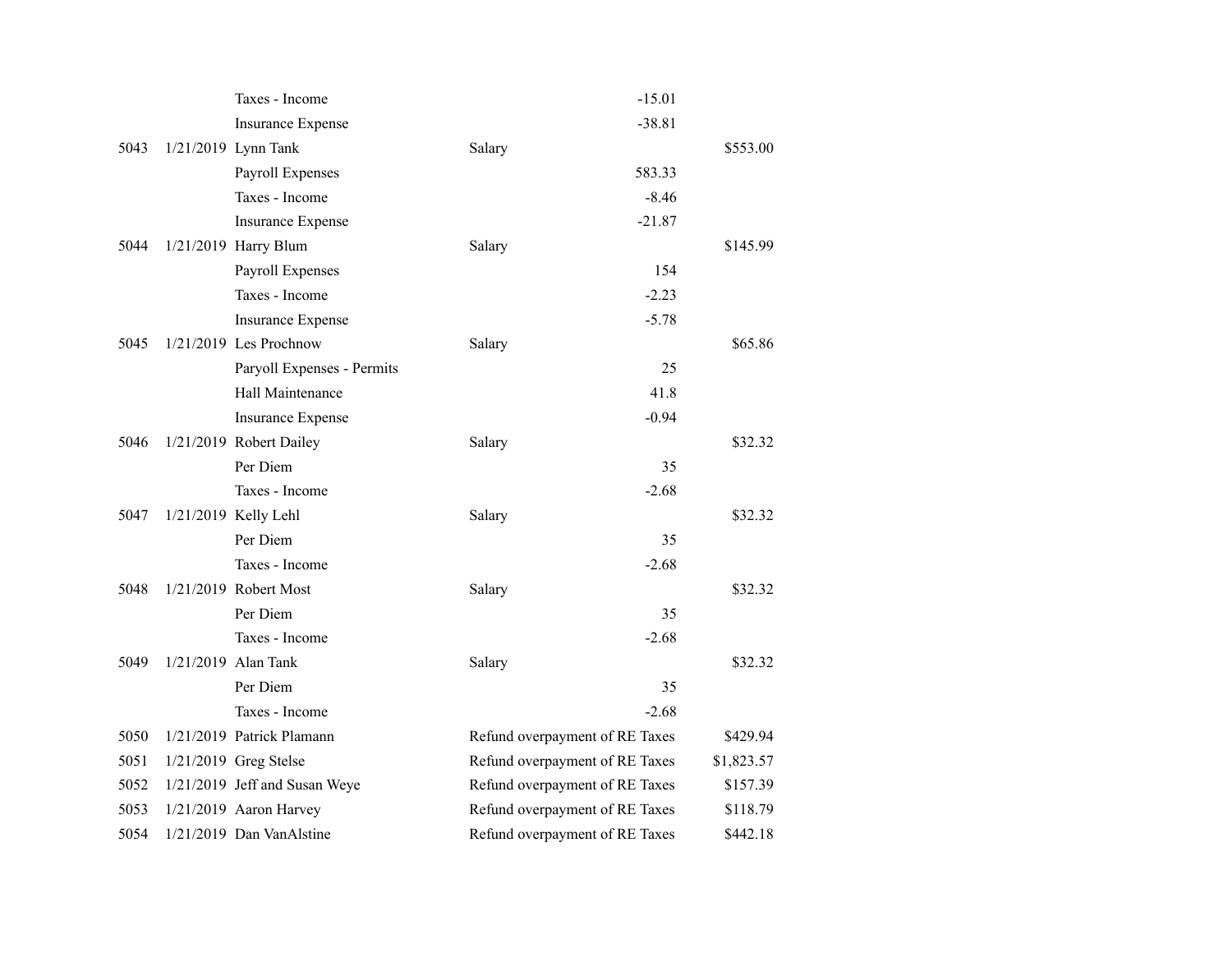| 5055 |                    | 1/21/2019 Joshua and Holly Wolf   | Refund overpayment of RE Taxes | \$192.51     |
|------|--------------------|-----------------------------------|--------------------------------|--------------|
| 5056 | 1/21/2019 Al Young |                                   | Refund overpayment of RE Taxes | \$104.74     |
| 5057 |                    | 1/21/2019 Dan Crass               | Refund overpayment of RE Taxes | \$94.33      |
| 5058 |                    | 1/21/2019 Kurt and Carrie Kuli    | Refund overpayment of RE Taxes | \$136.56     |
| 5059 |                    | 1/21/2019 Bobbi Schucknecht       | Refund overpayment of RE Taxes | \$125.40     |
| 5060 |                    | 1/21/2019 Scott Diem              | Refund overpayment of RE Taxes | \$80.83      |
| 5061 |                    | 1/21/2019 Brian Moeller           | Refund overpayment of RE Taxes | \$77.35      |
| 5062 |                    | 1/21/2019 Thomas Westphal         | Refund overpayment of RE Taxes | \$98.00      |
| 5063 |                    | 1/21/2019 Charles and Kim Weber   | Refund overpayment of RE Taxes | \$130.40     |
| 5064 |                    | 1/21/2019 Donald Schmoll          | Refund overpayment of RE Taxes | \$237.60     |
| 5065 |                    | $1/21/2019$ Renee Roman           | Refund overpayment of RE Taxes | \$86.45      |
| 5066 |                    | $1/21/2019$ Nic Traeger           | Refund overpayment of RE Taxes | \$443.02     |
| 5067 |                    | 1/21/2019 Dan and Casey Jones     | Refund overpayment of RE Taxes | \$138.76     |
| 5068 |                    | 1/21/2019 Mitchell Flease         | Refund overpayment of RE Taxes | \$435.12     |
| 5069 |                    | 1/21/2019 Brent Seavecki          | Refund overpayment of RE Taxes | \$278.78     |
| 5070 |                    | 1/21/2019 Dave Hensel             | Refund overpayment of RE Taxes | \$168.36     |
| 5071 |                    | 1/21/2019 Chad and Cheri Mader    | Refund overpayment of RE Taxes | \$163.35     |
| 5072 |                    | 1/21/2019 Garrett and Sara Kno    | Refund overpayment of RE Taxes | \$136.15     |
| 5073 |                    | 1/21/2019 Lori Fitzgerald         | Refund overpayment of RE Taxes | \$83.44      |
| 5041 |                    | $1/28/2019$ WE Energies           | Electric                       | \$190.07     |
| 5082 |                    | 2/15/2019 Waupaca Co Treasurer    | February Settlement            | \$220,771.66 |
| 5083 |                    | 2/15/2019 Clintonville School     | February Settlement            | \$7.86       |
| 5084 |                    | 2/15/2019 Manawa Area Schools     | February Settlement            | \$48,105.56  |
| 5085 |                    | 2/15/2019 New London School       | February Settlement            | \$199,930.02 |
| 5086 |                    | 2/15/2019 Fox Valley Tech         | February Settlement            | \$32,875.73  |
| 5074 |                    | 2/18/2019 Ted Winkelman           | Refund overpayment of RE Taxes | \$155.79     |
| 5075 |                    | 2/18/2019 Brian and Lynn Olson    | Refund overpayment of RE Taxes | \$278.91     |
| 5076 |                    | 2/18/2019 Rory Ernst              | Refund overpayment of RE Taxes | \$579.12     |
| 5077 |                    | $2/18/2019$ James Frank           | Refund overpayment of RE Taxes | \$151.93     |
| 5078 |                    | 2/18/2019 Robb and Molly Her      | Refund overpayment of RE Taxes | \$123.54     |
| 5079 |                    | 2/18/2019 Craig and Melissa Sylte | Refund overpayment of RE Taxes | \$212.65     |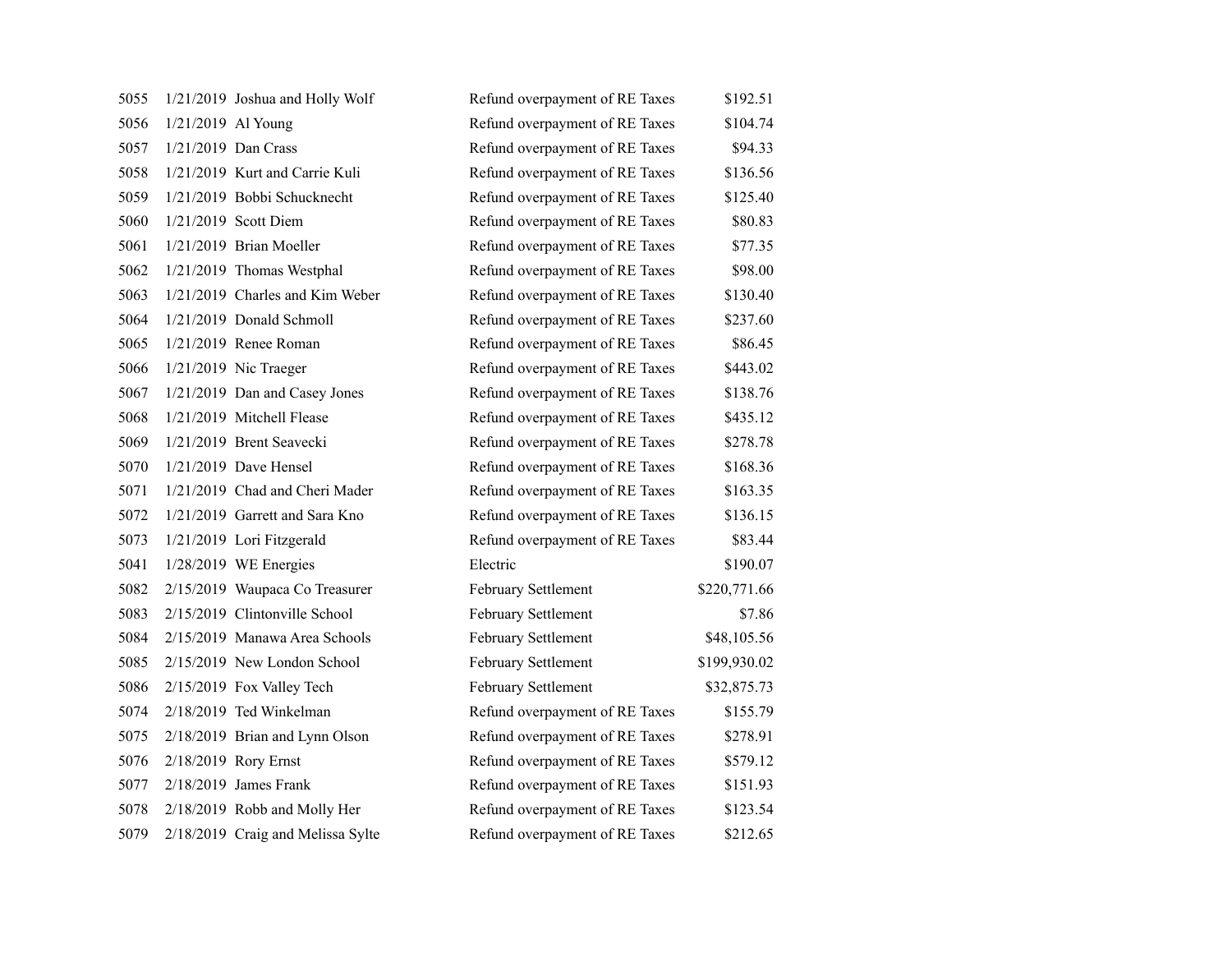| 5080 |                 | 2/18/2019 Jack and Erin Vande       | Refund overpayment of RE Taxes | \$129.47    |
|------|-----------------|-------------------------------------|--------------------------------|-------------|
| 5081 |                 | 2/18/2019 Kevin and Betsy Stertz    | Refund overpayment of RE Taxes | \$130.93    |
| 5087 | 2/18/2019 MCC   |                                     | Roads                          | \$27,430.50 |
| 5088 |                 | 2/18/2019 Gold Cross Ambulance      | Ambulance Service              | \$4,342.00  |
| 5089 |                 | 2/18/2019 Manawa Fire Dept          | Fire Service                   | \$1,891.54  |
| 5090 |                 | 2/18/2019 Manawa Rural Ambulance    | Ambulance Service              | \$1,851.92  |
| 5091 |                 | 2/18/2019 Wolf River Bank           | Loan                           | \$1,645.03  |
| 5092 | 2/18/2019 MARCC |                                     | Recycling/Garbage              | \$835.50    |
| 5093 |                 | 2/18/2019 Depot Street Station      | Fuel                           | \$352.89    |
| 5094 |                 | 2/18/2019 Silton Seifert Carlson    | Professional Fees              | \$285.00    |
| 5095 |                 | 2/18/2019 Waupaca Co Treasurer      | Roads                          | \$253.18    |
| 5096 |                 | 2/18/2019 Advantage Signs           | Roads                          | \$200.00    |
| 5097 | 2/18/2019 AT&T  |                                     | Phone                          | \$121.29    |
| 5098 | 2/18/2019 MTAW  |                                     | Dues                           | \$55.00     |
| 5099 |                 | 2/18/2019 Waupaca Co Treasurer      | Elections                      | \$18.37     |
| 5100 |                 | $2/18/2019$ Les Prochnow            | Roads                          | \$10.52     |
| 5101 |                 | 3/4/2019 WE Energies                | Electric                       | \$231.21    |
| 5102 |                 | 3/4/2019 Michelle Lee               | Salary                         | \$1,248.00  |
|      |                 | Payroll Expenses                    | 1000                           |             |
|      |                 | Per Diem                            | 300                            |             |
|      |                 | Taxes - Income                      | $-14.5$                        |             |
|      |                 | <b>Insurance Expense</b>            | $-37.5$                        |             |
| 5103 |                 | 3/4/2019 Lynn Tank                  | Salary                         | \$553.00    |
|      |                 | Payroll Expenses                    | 583.33                         |             |
|      |                 | Taxes - Income                      | $-8.46$                        |             |
|      |                 | <b>Insurance Expense</b>            | $-21.87$                       |             |
| 5104 |                 | 3/4/2019 Tyler Laughlin             | Salary                         | \$337.08    |
|      |                 | Payroll Expenses - Roads            | 131.25                         |             |
|      |                 | Payroll Expenses - Hall Maintenance | 233.75                         |             |
|      |                 | Taxes - Income                      | $-27.92$                       |             |
| 5105 | 3/18/2019 MCC   |                                     | Roads                          | \$28,702.56 |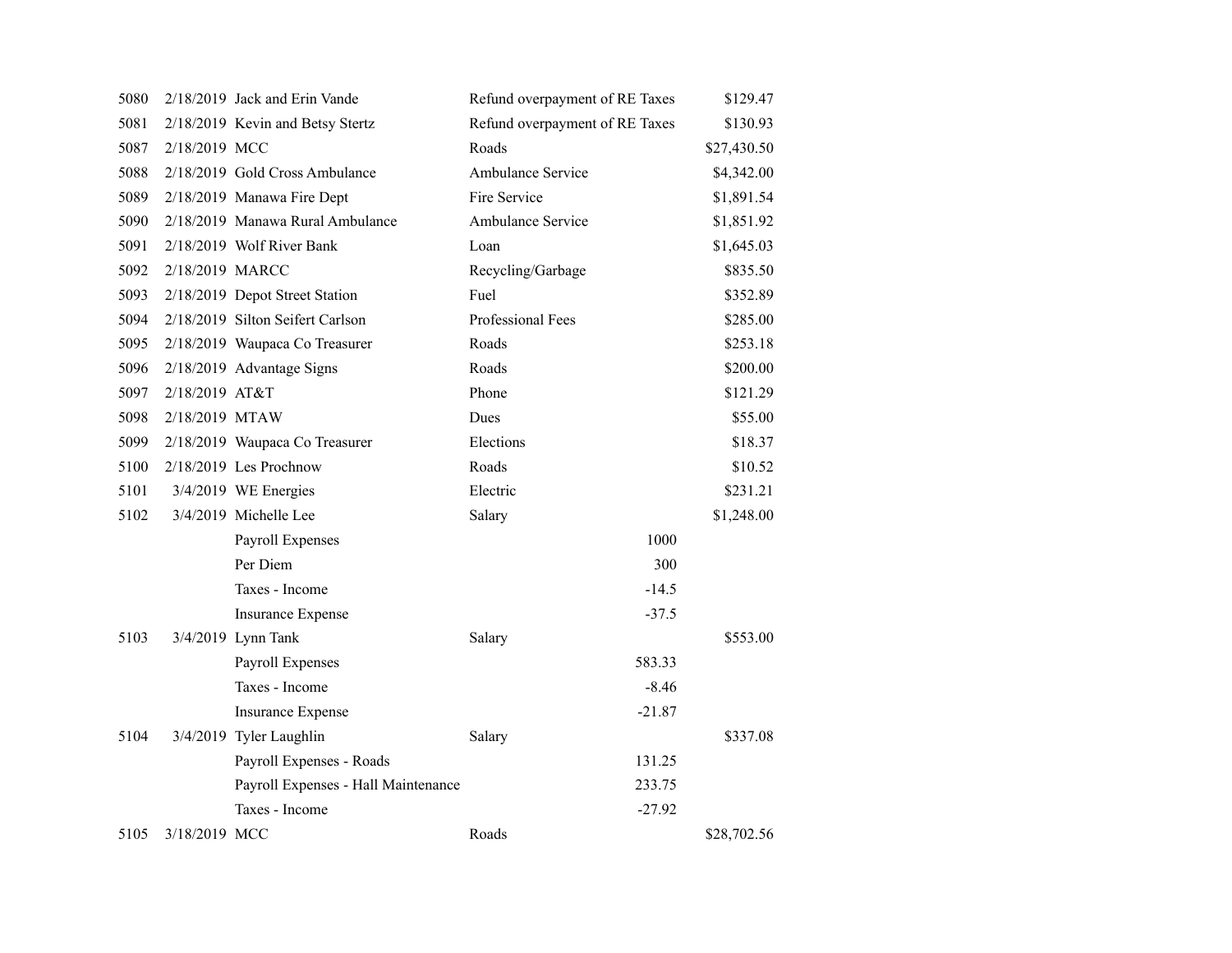| 5106 |                | 3/18/2019 Preuss Appraisal         | T. Lebanon        |          | \$3,000.00 |
|------|----------------|------------------------------------|-------------------|----------|------------|
| 5107 |                | 3/18/2019 Wolf River Bank          | Loan              |          | \$1,645.03 |
| 5108 |                | 3/18/2019 Depot Street Station     | Fuel              |          | \$1,064.01 |
| 5109 |                | 3/18/2019 Rural Mutual             | Insurance         |          | \$487.00   |
| 5110 |                | 3/18/2019 Casey Excavating         | Roads             |          | \$220.00   |
| 5111 | 3/18/2019 AT&T |                                    | Phone             |          | \$127.04   |
| 5112 |                | 3/18/2019 Gold Cross Ambulance     | Ambulance Service |          | \$60.99    |
| 5113 |                | 3/18/2019 City of New London       |                   |          | \$60.00    |
| 5114 |                | 3/18/2019 Les Prochnow             | Misc Expense      |          | \$88.77    |
| 5115 |                | 3/18/2019 New London Buyer's Guide | Publication       |          | \$29.38    |
| 5117 | 3/18/2019 VOID |                                    |                   |          |            |
| 5118 |                | 3/18/2019 Michelle Lee             | Salary            |          | \$948.00   |
|      |                | Payroll Expenses                   |                   | 1000     |            |
|      |                | Taxes - Income                     |                   | $-14.5$  |            |
|      |                | Insurance Expense                  |                   | $-37.5$  |            |
| 5119 |                | 3/18/2019 Lynn Tank                | Salary            |          | \$553.00   |
|      |                | Payroll Expenses                   |                   | 583      |            |
|      |                | Taxes - Income                     |                   | $-8.46$  |            |
|      |                | <b>Insurance Expense</b>           |                   | $-21.87$ |            |
| 5120 |                | 3/18/2019 Donald Laughlin          | Salary            |          | \$784.19   |
|      |                | Payroll Expenses                   |                   | 5000     |            |
|      |                | Per Diem                           |                   | 241.25   |            |
|      |                | Hall Maintenance                   |                   | 45       |            |
|      |                | Roads                              |                   | 27.5     |            |
|      |                | Mileage                            |                   | 12.76    |            |
|      |                | Taxes - Income                     |                   | $-11.8$  |            |
|      |                | <b>Insurance Expense</b>           |                   | $-30.52$ |            |
| 5121 |                | 3/18/2019 Jeffrey Handschke        | Salary            |          | \$863.17   |
|      |                | Payroll Expenses                   |                   | 500      |            |
|      |                | Per Diem                           |                   | 206.25   |            |
|      |                | Roads                              |                   | 66       |            |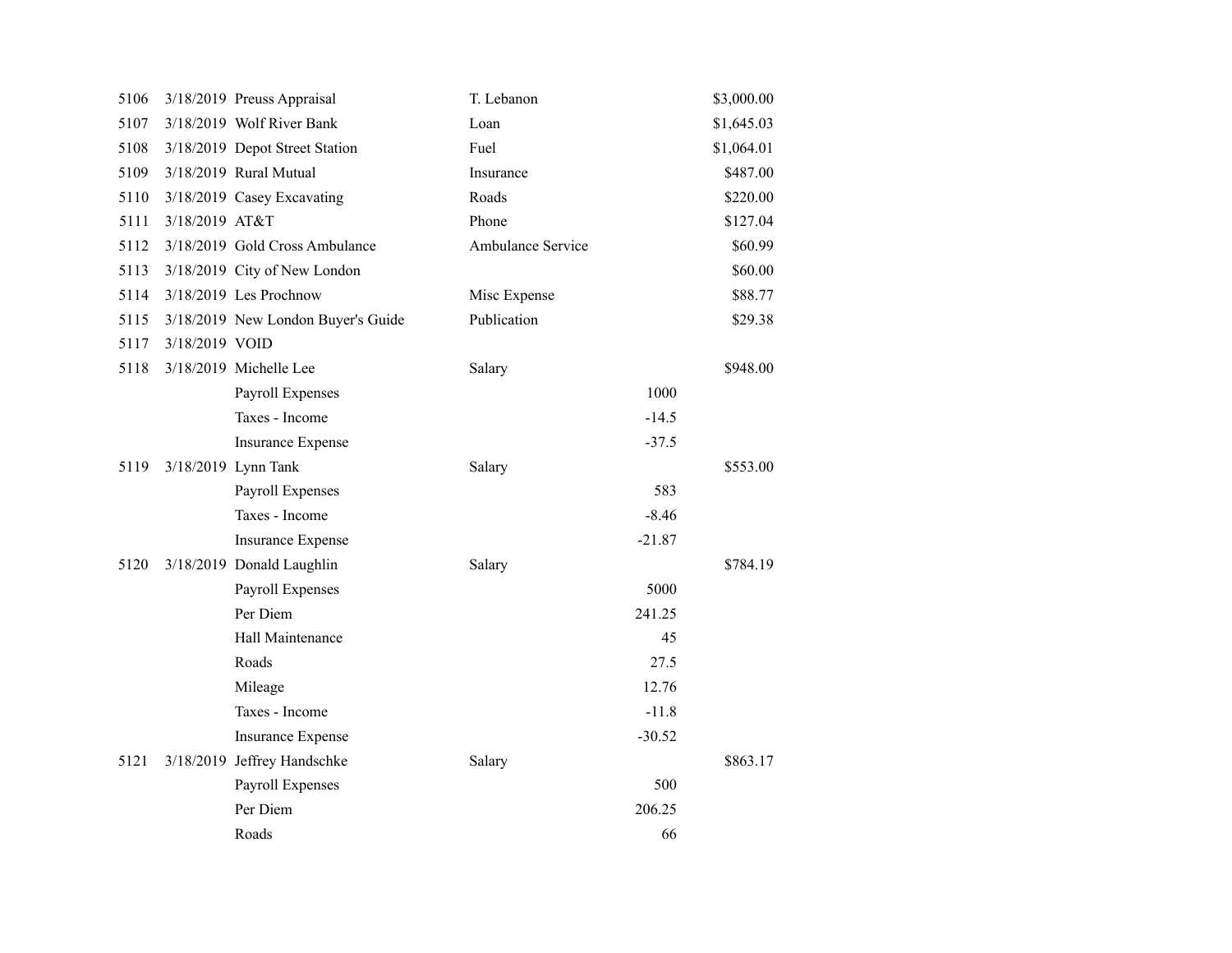|      |                     | Mileage                          |                       | 131.08    |            |
|------|---------------------|----------------------------------|-----------------------|-----------|------------|
|      |                     | Taxes - Income                   |                       | $-11.2$   |            |
|      |                     | <b>Insurance Expense</b>         |                       | $-28.96$  |            |
| 5122 |                     | 3/18/2019 Margaret Fietzer       | Elections             |           | \$140.13   |
| 5123 |                     | 3/18/2019 Dianne Gerndt          | Elections             |           | \$71.25    |
| 5124 |                     | 3/18/2019 Karen Handschke        | Elections             |           | \$162.25   |
| 5125 |                     | 3/18/2019 Karyl Hebel            | Elections             |           | \$162.25   |
| 5126 |                     | $3/18/2019$ Barb Jeffers         | Elections             |           | \$71.25    |
| 5127 |                     | 3/18/2019 Margaret Klegin        | Elections             |           | \$68.88    |
| 5128 | 3/18/2019 Jan Popke |                                  | Elections             |           | \$68.88    |
| 5129 |                     | 3/18/2019 Nannell Chapman        | Salary                |           | \$125.49   |
|      |                     | Payroll Expenses                 |                       | 96        |            |
|      |                     | Mileage                          |                       | 36.83     |            |
|      |                     | Taxes - Income                   |                       | $-7.34$   |            |
| 5130 |                     | 3/18/2019 Chuck Chapman          | Salary                |           | \$1,853.47 |
|      |                     | Paryoll Expenses                 |                       | 2007      |            |
|      |                     | Taxes - Income                   |                       | $-153.53$ |            |
| 5131 |                     | 3/18/2019 Waupaca Co Treasurer   |                       |           | \$704.00   |
| 5132 |                     | 3/18/2019 Highway Truck Parts    |                       |           | \$1,407.19 |
| 5116 |                     | 3/25/2019 WE Energies            | Electric              |           | \$139.31   |
| 5133 |                     | 4/1/2019 Hoffman Heating and     | Furnace Filter        |           | \$114.00   |
| 5134 | 4/1/2019 VOID       |                                  |                       |           |            |
| 5135 |                     | 4/15/2019 Manawa Fire Dept       | Fire Service          |           | \$1,891.54 |
| 5136 |                     | 4/15/2019 Manawa Rural Ambulance | Ambulance Service     |           | \$1,851.92 |
| 5137 |                     | 4/15/2019 Wolf River Bank        | Loan                  |           | \$1,645.03 |
| 5138 |                     | 4/15/2019 Waupaca Co Treasurer   |                       |           | \$1,595.90 |
| 5139 |                     | 4/15/2019 Casey Excavating       | T. Lebanon            |           | \$1,562.00 |
| 5140 | 4/15/2019 WTA       |                                  | Dues/Registration     |           | \$986.50   |
| 5141 |                     | 4/15/2019 US Treasury            | Payroll Tax           |           | \$588.26   |
| 5142 |                     | 4/15/2019 Michelle Lee           | <b>Clerk Expenses</b> |           | \$535.40   |
| 5143 |                     | 4/15/2019 Nationwide Insurance   | Retirement            |           | \$491.24   |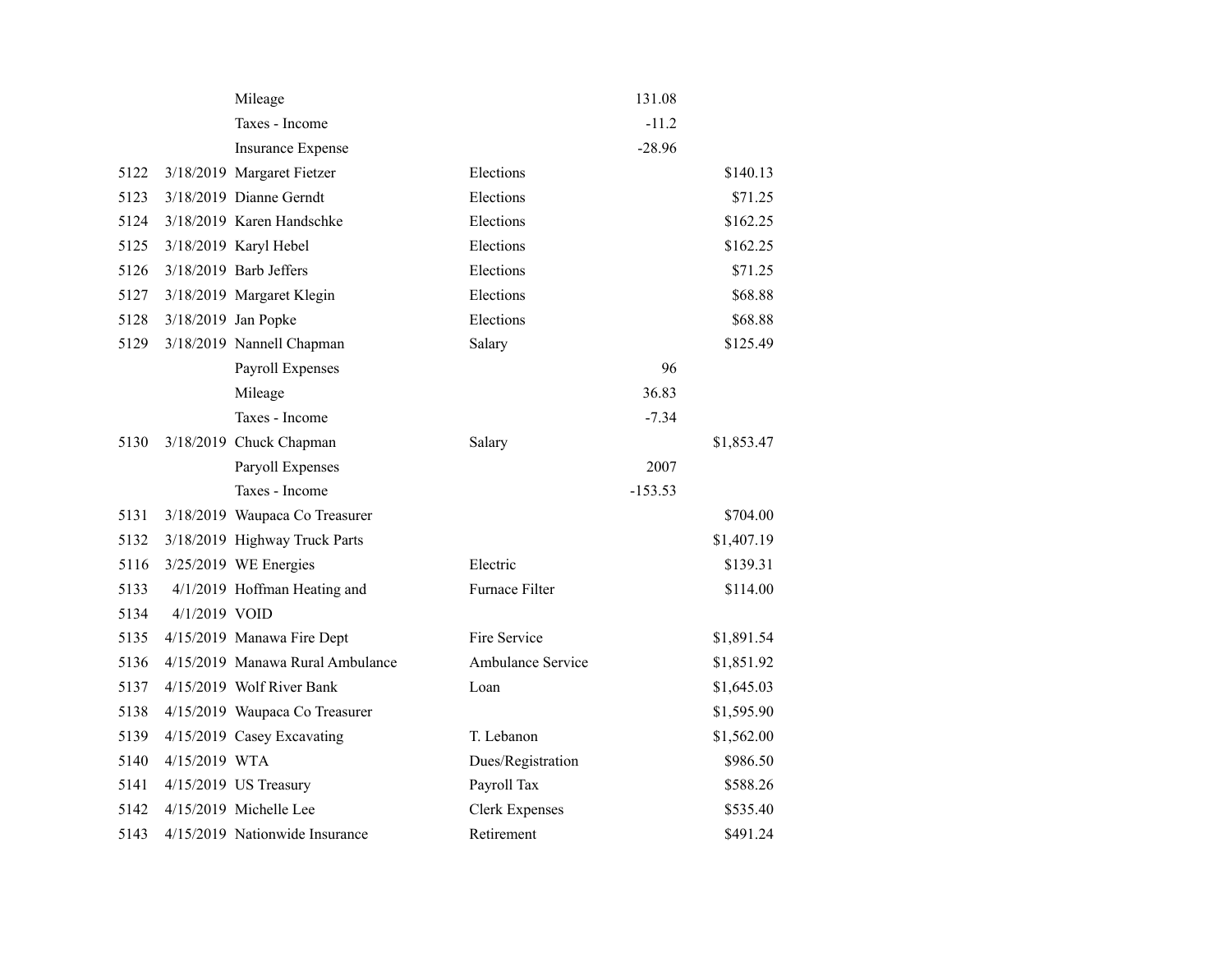| 5144 |                | 4/15/2019 Print Shop               | Newsletter              |          | \$474.25 |
|------|----------------|------------------------------------|-------------------------|----------|----------|
| 5145 |                | 4/15/2019 Depot Street Station     | Fuel                    |          | \$437.64 |
| 5146 | 4/15/2019 VOID |                                    |                         |          |          |
| 5147 |                | 4/15/2019 Demming Noel Agency      | Bond                    |          | \$297.50 |
| 5148 |                | 4/15/2019 Rent a Flash             | Signs                   |          | \$179.90 |
| 5149 | 4/15/2019 AT&T |                                    | Phone                   |          | \$120.46 |
| 5150 |                | 4/15/2019 Robert Most              | <b>Equipment Rental</b> |          | \$75.00  |
| 5151 |                | 4/15/2019 New London Buyer's Guide | Publication             |          | \$47.23  |
| 5152 |                | 4/15/2019 Command Central          | Elections               |          | \$42.95  |
| 5154 |                | 4/15/2019 Mary Schoenrock          | Salary                  |          | \$986.87 |
|      |                | Payroll Expenses                   |                         | 1000     |          |
|      |                | Per Diem                           |                         | 41       |          |
|      |                | Taxes - Income                     |                         | $-15.09$ |          |
|      |                | Insurance Expense                  |                         | $-39.04$ |          |
| 5155 |                | 4/15/2019 Lynn Tank                | Salary                  |          | \$749.98 |
|      |                | Payroll Expenses                   |                         | 583.34   |          |
|      |                | Per Diem                           |                         | 151.5    |          |
|      |                | Mileage                            |                         | 53.36    |          |
|      |                | Taxes - Income                     |                         | $-10.66$ |          |
|      |                | <b>Insurance Expense</b>           |                         | $-27.56$ |          |
| 5156 |                | 4/15/2019 Chuck Chapman            | Salary                  |          | \$678.77 |
|      |                | Payroll Expenses                   |                         | 735      |          |
|      |                | Taxes - Income                     |                         | $-56.23$ |          |
| 5157 |                | 4/15/2019 Les Prochnow             | Salary                  |          | \$108.28 |
|      |                | Payroll Expenses                   |                         | 112.5    |          |
|      |                | Insurance Expense                  |                         | $-4.22$  |          |
| 5158 |                | 4/15/2019 Margaret Fietzer         | Elections               |          | \$140.13 |
| 5159 |                | 4/15/2019 Dianne Gerndt            | Elections               |          | \$71.25  |
| 5160 |                | 4/15/2019 Karen Handschke          | Elections               |          | \$16.50  |
| 5161 |                | 4/15/2019 Karyl Hebel              | Elections               |          | \$162.25 |
| 5162 |                | $4/15/2019$ Barb Jeffers           | Elections               |          | \$71.25  |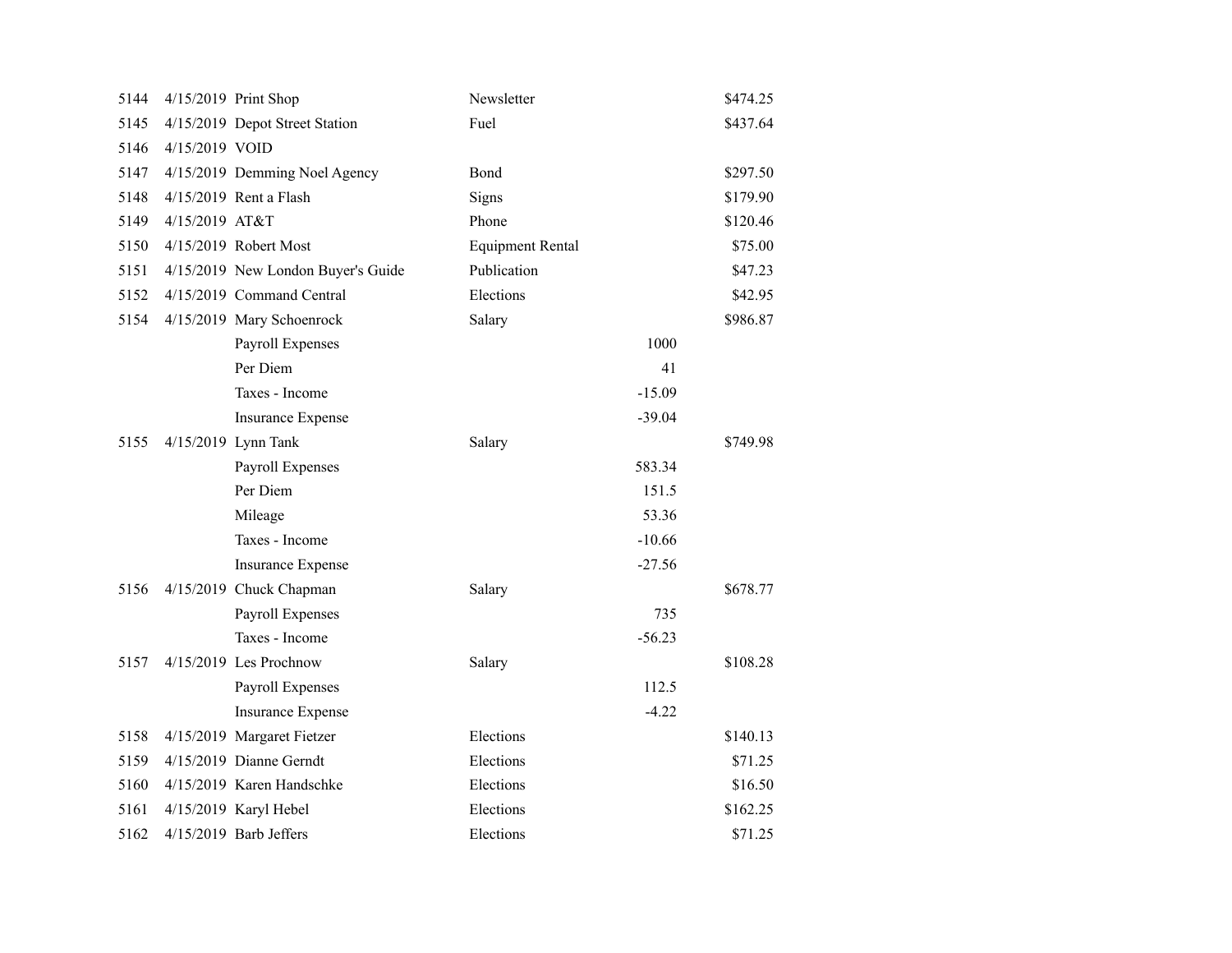| 5163 |                     | 4/15/2019 Margaret Klegin         | Elections         |           | \$68.88     |
|------|---------------------|-----------------------------------|-------------------|-----------|-------------|
| 5164 | 4/15/2019 Jan Popke |                                   | Elections         |           | \$68.88     |
| 5165 |                     | 4/15/2019 Debbie Sorenson         | Elections         |           | \$140.13    |
| 5166 |                     | 4/15/2019 Les Prochnow            | Salary            |           | \$4,088.38  |
|      |                     | Payroll Expenses                  |                   | 1000      |             |
|      |                     | Per Diem                          |                   | 295       |             |
|      |                     | Roads                             |                   | 2775.5    |             |
|      |                     | Mileage                           |                   | 170.52    |             |
|      |                     | <b>Insurance Expense</b>          |                   | $-152.64$ |             |
| 5167 |                     | 4/15/2019 New London Tree Service | Roads             |           | \$34,980.00 |
| 5153 |                     | $5/1/2019$ WE Energies            | Electric          |           | \$135.56    |
| 5168 | 5/1/2019 AT&T       |                                   | Phone             |           | \$127.70    |
| 5169 |                     | 5/1/2019 Gold Cross Ambulance     | Ambulance         |           | \$4,342.00  |
| 5170 | 5/1/2019 MCC        |                                   | Roads             |           | \$6,137.66  |
| 5171 |                     | 5/1/2019 Driftwood Septic         | Hall Maintenance  |           | \$65.00     |
| 5172 |                     | 5/1/2019 Green Bay Highway        | Roads             |           | \$2,764.91  |
| 5173 |                     | 5/1/2019 Casey Excavating         | T. Lebanon        |           | \$685.07    |
| 5174 |                     | 5/1/2019 Rent a Flash             | Road Signs        |           | \$162.41    |
| 5175 |                     | 5/1/2019 Waupaca Co PTF           | Recycling         |           | \$129.95    |
| 5176 | 5/1/2019 MARCC      |                                   | Recycling         |           | \$835.50    |
| 5177 |                     | 5/1/2019 New London Buyer's Guide | Publication       |           | \$97.49     |
| 5178 |                     | 5/1/2019 Depot Street Station     | Fuel              |           | \$371.06    |
| 5179 |                     | 5/1/2019 Highway Truck Parts      | Truck Maintenance |           | \$235.91    |
| 5180 |                     | 5/1/2019 Mary Schoenrock          | Website           |           | \$150.00    |
| 5181 |                     | 5/1/2019 Waupaca Co Treasurer     |                   |           | \$413.00    |
| 5182 |                     | 5/1/2019 Waupaca Co Highway       |                   |           | \$142.37    |
| 5183 |                     | 5/1/2019 Wolf River Bank          | Loan              |           | \$1,645.03  |
| 5185 |                     | 5/20/2019 Lynn Tank               | Salary            |           | \$592.50    |
|      |                     | Payroll Expenses                  |                   | 625       |             |
|      |                     | Taxes - Income                    |                   | $-9.06$   |             |
|      |                     | <b>Insurance Expense</b>          |                   | $-23.44$  |             |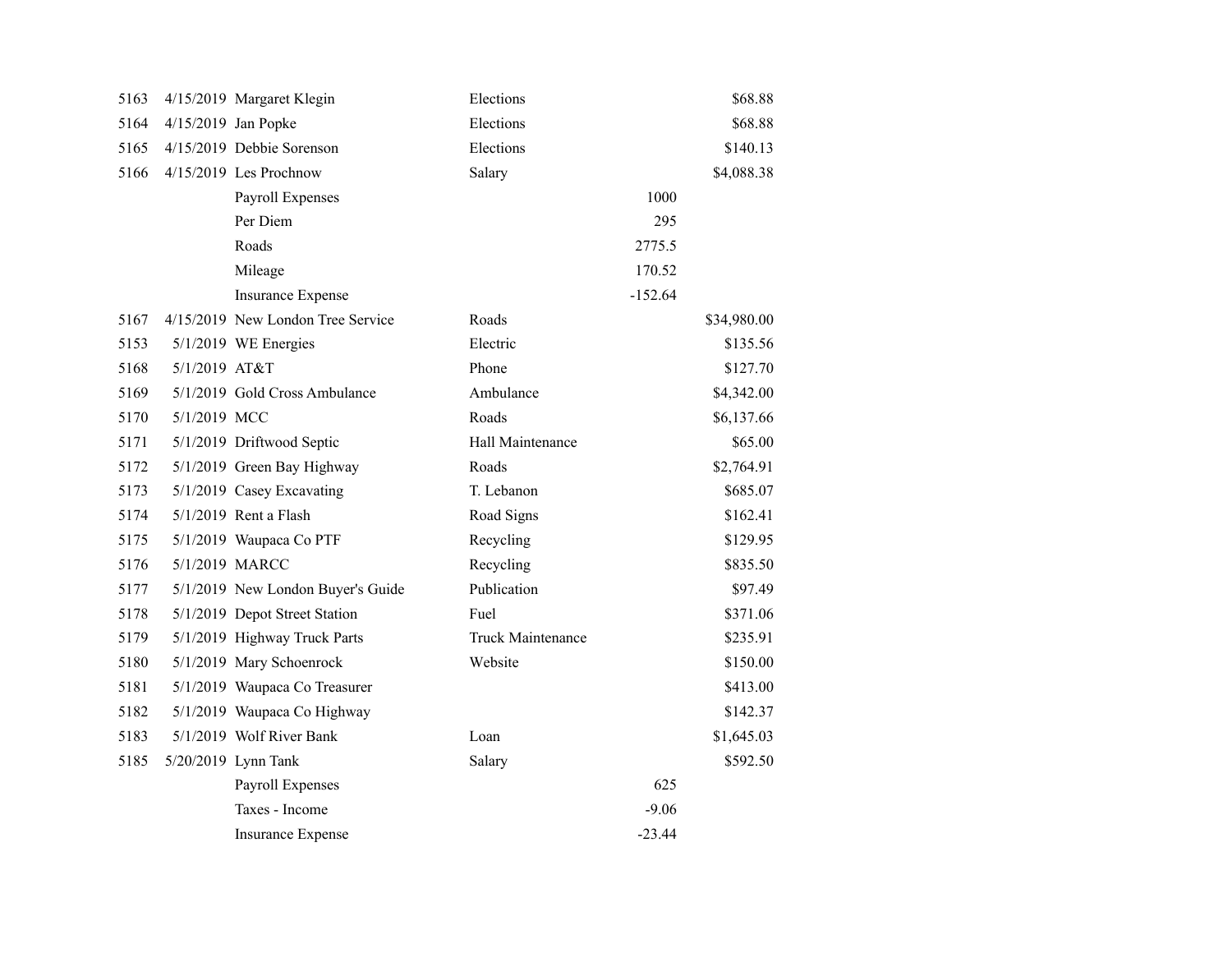| 5186 | 5/20/2019 Mary Schoenrock   | Salary   |          | \$1,031.24 |
|------|-----------------------------|----------|----------|------------|
|      | Payroll Expenses            |          | 1041.66  |            |
|      | Per Diem                    |          | 35       |            |
|      | Per Diem BOR                |          | 40       |            |
|      | Taxes - Income              |          | $-85.42$ |            |
| 5187 | 5/20/2019 Harry Blum        | Salary   |          | \$224.20   |
|      | Payroll Expenses            |          | 232.21   |            |
|      | Taxes - Income              |          | $-2.23$  |            |
|      | <b>Insurance Expense</b>    |          | $-5.78$  |            |
| 5188 | 5/20/2019 Alan Tank         | Salary   |          | \$37.92    |
|      | Per Diem                    |          | 40       |            |
|      | Taxes - Income              |          | $-2.08$  |            |
| 5189 | 5/20/2019 Les Prochnow      | Salary   |          | \$38.50    |
|      | Per Diem                    |          | 40       |            |
|      | Taxes - Income              |          | $-1.5$   |            |
| 5190 | 5/20/2019 Don Laughlin      | Salary   |          | \$33.18    |
|      | Per Diem                    |          | 35       |            |
|      | Taxes - Income              |          | $-0.51$  |            |
|      | <b>Insurance Expense</b>    |          | $-1.31$  |            |
| 5191 | 5/20/2019 Robert Dailey     | Salary   |          | \$32.32    |
|      | Per Diem                    |          | 35       |            |
|      | Taxes - Income              |          | $-2.68$  |            |
| 5192 | 5/20/2019 Kelly Lehl        | Salary   |          | \$32.32    |
|      | Per Diem                    |          | 35       |            |
|      | Taxes - Income              |          | $-2.68$  |            |
| 5193 | 5/20/2019 Bernie Ritchie    | Salary   |          | \$32.32    |
|      | Per Diem                    |          | 35       |            |
|      | Taxes - Income              |          | $-2.68$  |            |
| 5184 | 6/6/2019 WE Energies        | Electric |          | \$107.07   |
| 5194 | 6/17/2019 Wolf River Bank   | Loan     |          | \$1,645.03 |
| 5195 | 6/17/2019 US Postal Service | Postage  |          | \$110.00   |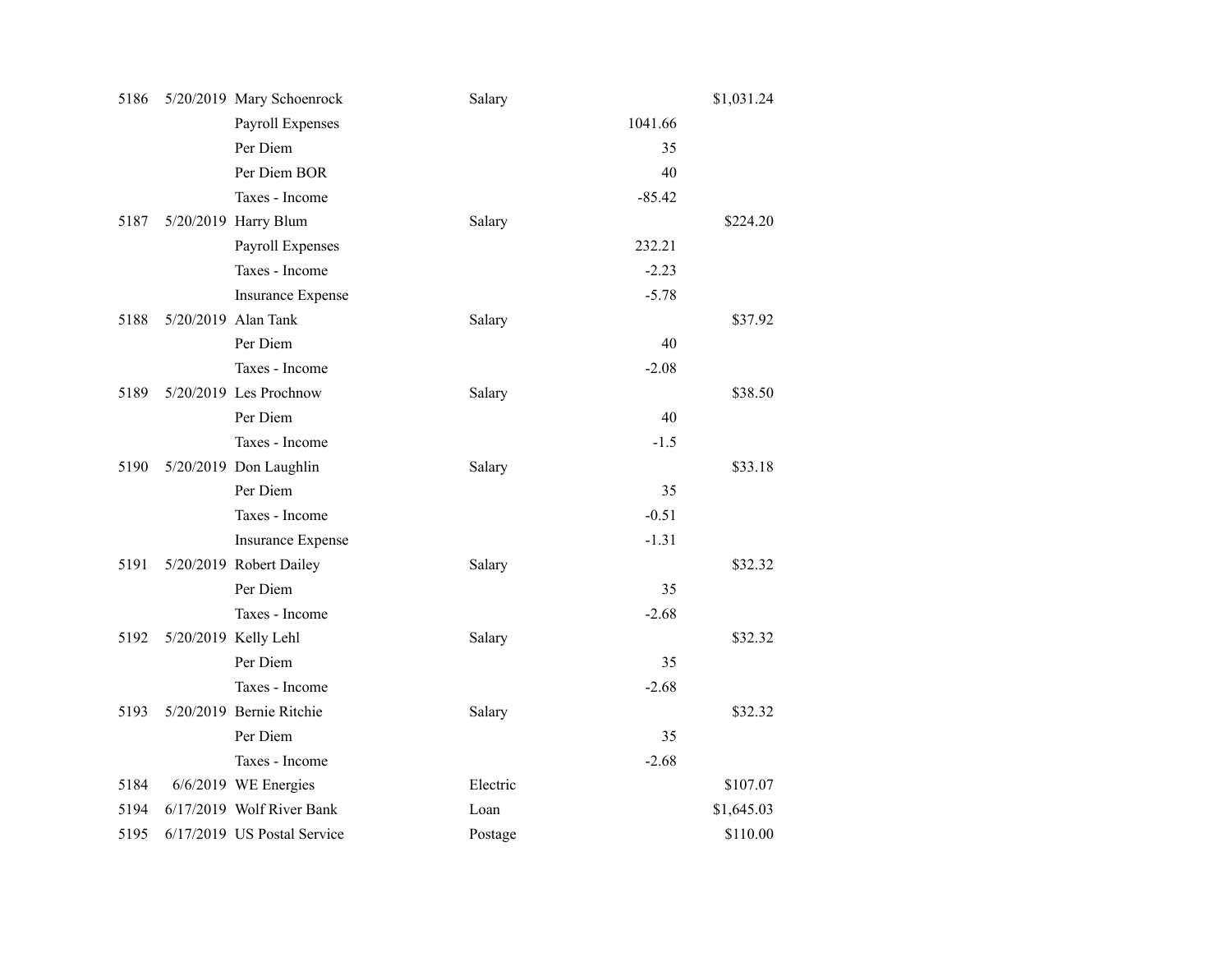| 5196 |                | 6/17/2019 Preuss Appraisal     | Assessor        | \$3,000.00 |
|------|----------------|--------------------------------|-----------------|------------|
| 5197 | 6/17/2019 VOID |                                |                 |            |
| 5198 |                | 6/17/2019 City of New London   |                 | \$20.00    |
| 5199 | 6/17/2019 WTA  |                                | Dues            | \$75.00    |
| 5200 |                | 6/17/2019 Advantage Signs      | Roads           | \$25.00    |
| 5201 |                | 6/17/2019 Per Mar Security     | Security/Hall   | \$247.56   |
| 5202 |                | 6/17/2019 Depot Street Station | Fuel            | \$71.73    |
| 5203 | 6/17/2019 VOID |                                |                 |            |
| 5204 | 6/17/2019 AT&T |                                | Phone           | \$120.47   |
| 5205 |                | 6/17/2019 Mary Schoenrock      | Salary          | \$1,026.56 |
|      |                | Payroll Expenses               | 1041.66         |            |
|      |                | Taxes - Income                 | $-15.1$         |            |
| 5206 |                | 6/17/2019 Lynn Tank            | Salary          | \$592.50   |
|      |                | Payroll Expenses               | 625             |            |
|      |                | Taxes - Income                 | $-9.06$         |            |
|      |                | <b>Insurance Expense</b>       | $-23.44$        |            |
| 5207 |                | 6/17/2019 Chuck Chapman        | Salary          | \$436.35   |
|      |                | Payroll Expenses               | 472.5           |            |
|      |                | Taxes - Income                 | $-36.15$        |            |
| 5208 |                | 6/17/2019 Jody Raddatz         | Salary          | \$3,045.70 |
|      |                | Payroll Expenses               | 3298            |            |
|      |                | Taxes - Income                 | $-252.3$        |            |
| 5211 |                | 6/17/2019 Alan Tank            | Salary          | \$1,659.98 |
|      |                | <b>Payroll Expenses</b>        | 1250            |            |
|      |                | Per Diem                       | 135             |            |
|      |                | Mileage                        | 73.37           |            |
|      |                | Roads                          | 224.95          |            |
|      |                | Taxes - Income                 | $-23.34$        |            |
| 5212 |                | 6/17/2019 Lynn Tank            | Office Supplies | \$249.98   |
| 5214 |                | 6/17/2019 Donald Laughlin      | Misc Expense    | \$85.39    |
| 5209 |                | 6/26/2019 Don Laughlin         | Salary          | \$898.36   |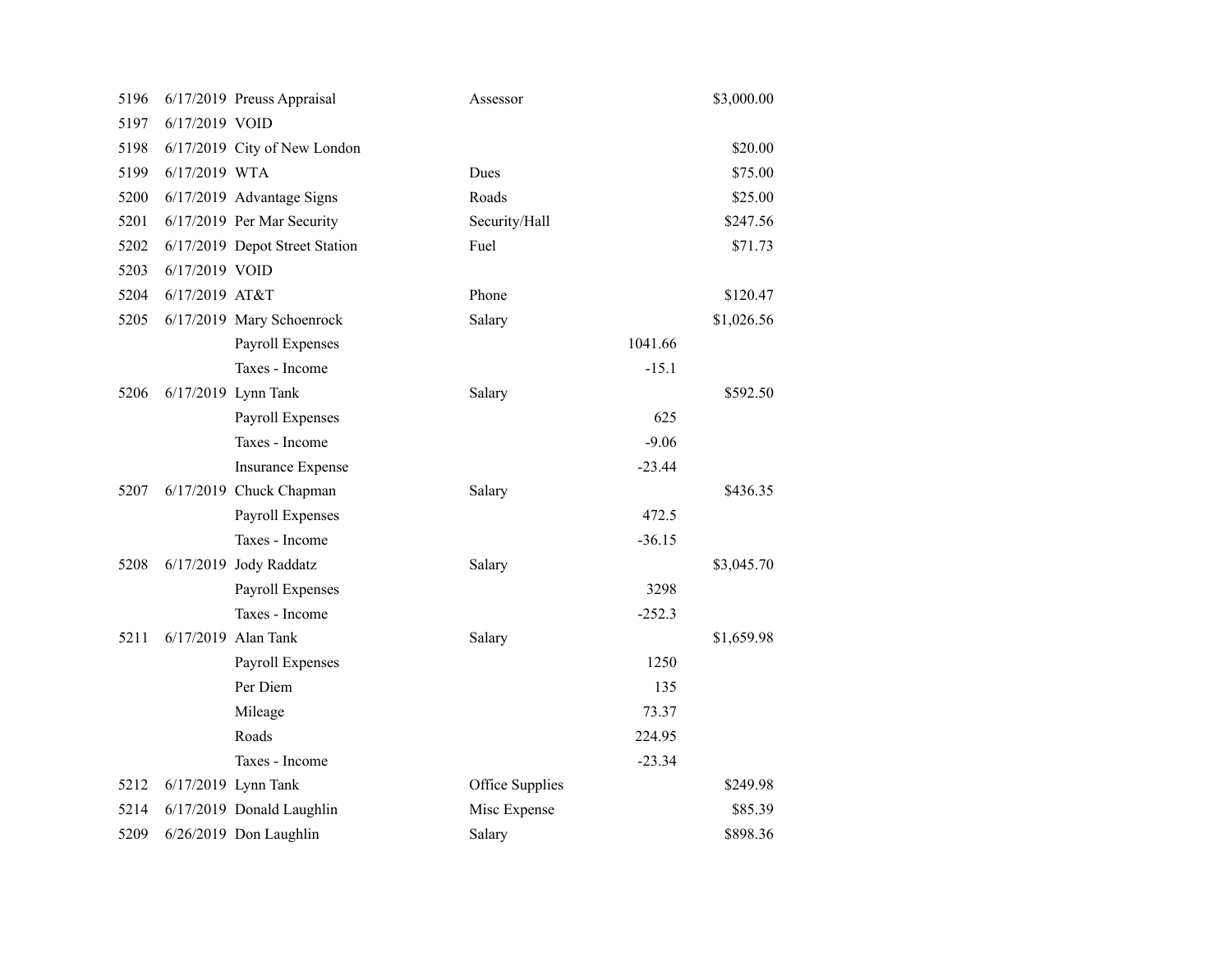|      |                | Payroll Expenses                 |              | 625      |            |
|------|----------------|----------------------------------|--------------|----------|------------|
|      |                | Per Diem                         |              | 190      |            |
|      |                | Mileage                          |              | 16.24    |            |
|      |                | Roads                            |              | 115.5    |            |
|      |                | Taxes - Income                   |              | $-13.49$ |            |
|      |                | <b>Insurance Expense</b>         |              | $-34.89$ |            |
| 5210 |                | 6/26/2019 Jeff Handschke         | Salary       |          | \$1,315.24 |
|      |                | Payroll Expenses                 |              | 625      |            |
|      |                | Per Diem                         |              | 245      |            |
|      |                | Mileage                          |              | 122.9    |            |
|      |                | Roads                            |              | 387.75   |            |
|      |                | Taxes - Income                   |              | $-18.24$ |            |
|      |                | Insurance Expense                |              | $-47.17$ |            |
| 5213 |                | 6/26/2019 Payne and Dolan        | Roads        |          | \$4,700.00 |
| 5215 |                | 6/26/2019 Paul Hanlon            | Salary       |          | \$785.41   |
|      |                | Building Permits and I           |              | 850.47   |            |
|      |                | Taxes - Income                   |              | $-65.06$ |            |
| 5216 |                | 7/15/2019 Chris Fischer          |              |          | \$1,270.00 |
| 5217 |                | 7/15/2019 US Treasury            | Payroll Tax  |          | \$1,113.40 |
| 5218 |                | 7/15/2019 WE Energies            | Electric     |          | \$145.23   |
| 5219 | 7/15/2019 AT&T |                                  | Phone        |          | \$121.57   |
| 5220 |                | 7/15/2019 Nationwide Insurance   | Retirement   |          | \$650.08   |
| 5221 |                | 7/15/2019 Manawa Rural Ambulance | Ambulance    |          | \$1,851.92 |
| 5222 |                | 7/15/2019 Manawa Fire Dept       | Fire Service |          | \$1,891.54 |
| 5223 |                | 7/15/2019 Wolf River Bank        | Loan         |          | \$1,645.03 |
| 5224 |                | 7/15/2019 Mary Schoenrock        | Misc Expense |          | \$39.04    |
| 5225 |                | 7/15/2019 Rent a Flash           | Road Signs   |          | \$91.00    |
| 5226 |                | 7/15/2019 Depot Street Station   | Fuel         |          | \$28.39    |
| 5227 |                | 7/15/2019 Lynn Tank              | Salary       |          | \$592.50   |
|      |                | Payroll Expenses                 |              | 625      |            |
|      |                | Taxes - Income                   |              | $-9.06$  |            |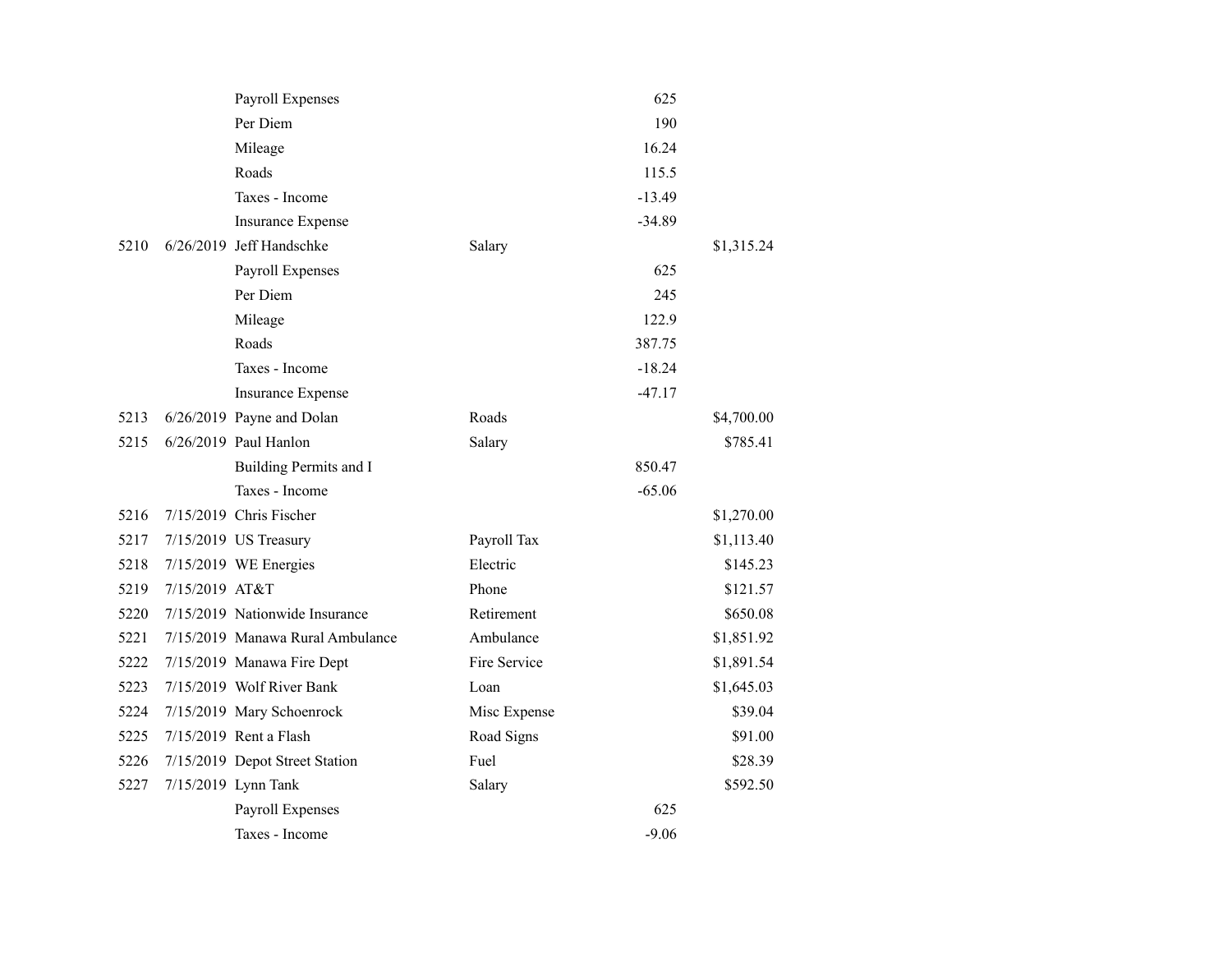|      |                   | <b>Insurance Expense</b>           |                      | $-23.44$ |             |
|------|-------------------|------------------------------------|----------------------|----------|-------------|
| 5228 |                   | 7/15/2019 Mary Schoenrock          | Salary               |          | \$995.31    |
|      |                   | Payroll Expenses                   | 1041.66              |          |             |
|      |                   | Taxes - Income                     |                      | $-15.1$  |             |
|      |                   | <b>Insurance Expense</b>           |                      | $-31.25$ |             |
| 5229 |                   | 7/15/2019 Robert Dailey            | Salary               |          | \$32.32     |
|      |                   | Per Diem                           |                      | 35       |             |
|      |                   | Taxes - Income                     |                      | $-2.68$  |             |
| 5230 |                   | 7/15/2019 Kelly Lehl               | Salary               |          | \$32.32     |
|      |                   | Per Diem                           |                      | 35       |             |
|      |                   | Taxes - Income                     |                      | $-2.68$  |             |
| 5231 |                   | 7/15/2019 Bernie Ritchie           | Salary               |          | \$32.32     |
|      |                   | Per Diem                           |                      | 35       |             |
|      |                   | Taxes - Income                     |                      | $-2.68$  |             |
| 5233 |                   | 7/15/2019 WE Energies              | Electric             |          | \$178.01    |
| 5232 |                   | 7/15/2019 Wolf River Propane       | Fuel                 |          | \$753.08    |
| 5234 | 8/19/2019 Al Tank |                                    | Continuing Education |          | \$80.00     |
| 5235 | 8/19/2019 AT&T    |                                    | Phone                |          | \$120.89    |
| 5236 |                   | 8/19/2019 C&B Rent-All             |                      |          | \$131.86    |
| 5237 |                   | 8/19/2019 Casey Excavating         | Town of Lebanon      |          | \$3,611.78  |
| 5238 |                   | 8/19/2019 Depot Street Station     | Fuel                 |          | \$120.79    |
| 5239 |                   | 8/19/2019 Fahrner Asphal Seal      | Roads                |          | \$67,758.00 |
| 5240 |                   | 8/19/2019 Gold Cross Ambulance     | Ambulance            |          | \$4,342.00  |
| 5241 |                   | 8/19/2019 Highway Truck Parts      |                      |          | \$430.74    |
| 5242 | 8/19/2019 MCC     |                                    | Roads                |          | \$963.71    |
| 5243 |                   | 8/19/2019 New London Are Fire      | Fire                 |          | \$500.00    |
| 5244 |                   | 8/19/2019 New London Buyer's Guide | Publication          |          | \$15.04     |
| 5245 |                   | 8/19/2019 Print Shop               | Newsletter           |          | \$474.25    |
| 5246 |                   | 8/19/2019 Rural Mutual             | Insurance            |          | \$60.00     |
| 5247 |                   | 8/19/2019 Waupaca County Highway   |                      |          | \$74.81     |
| 5248 |                   | 8/19/2019 Wolf River Bank          | Loan                 |          | \$1,645.03  |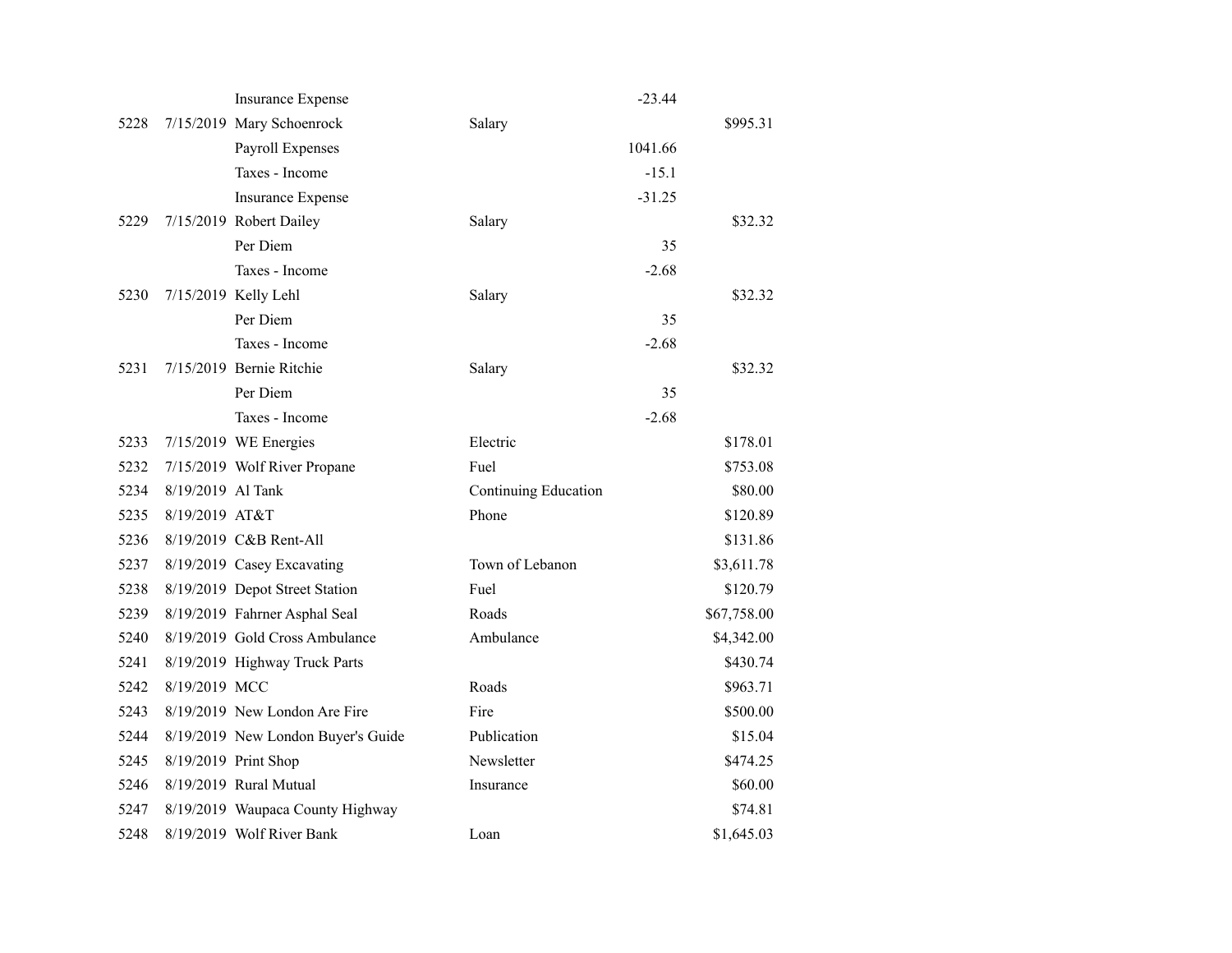| 5249 |                | 8/19/2019 Lynn Tank                | Salary            |          | \$592.50    |
|------|----------------|------------------------------------|-------------------|----------|-------------|
|      |                | Payroll expenses                   |                   | 625      |             |
|      |                | <b>Insurance Expense</b>           |                   | $-23.44$ |             |
|      |                | Taxes - Income                     |                   | $-9.06$  |             |
| 5250 |                | 8/19/2019 Chuck Chapman            | Salary            |          | \$256.27    |
|      |                | Payroll Expenses                   |                   | 277.5    |             |
|      |                | Taxes - Income                     |                   | 21.23    |             |
| 5251 |                | 8/19/2019 Nan Chapman              | Salary            |          | \$120.94    |
|      |                | Payroll Expenses                   |                   | 114      |             |
|      |                | Mileage                            |                   | 15.66    |             |
|      |                | Taxes - Income                     |                   | $-8.72$  |             |
| 5252 |                | 8/19/2019 Mary Schoenrock          | Salary            |          | \$995.31    |
|      |                | Payroll Expenses                   |                   | 1041.66  |             |
|      |                | Taxes - Income                     |                   | $-15.1$  |             |
|      |                | <b>Insurance Expense</b>           |                   | $-31.25$ |             |
| 5253 |                | 8/19/2019 Abrahamson Body          |                   |          | \$88.91     |
| 5254 |                | 8/25/2019 Tammy Hanson             | Repay Hall rental |          | \$75.00     |
| 5255 |                | 8/25/2019 Paul Hanlon              | Salary            |          | \$540.25    |
|      |                | Payroll Expenses                   |                   | 585      |             |
|      |                | Taxes - Income                     |                   | $-44.75$ |             |
| 5256 |                | 9/9/2019 WE Energies               | Electric          |          | \$129.11    |
| 5257 | 9/16/2019 WTA  |                                    | Dues/CE           |          | \$75.00     |
| 5258 |                | 9/16/2019 Wolf River Bank          | Loan              |          | \$1,645.03  |
| 5259 |                | 9/16/2019 Depot Street Station     | Fuel              |          | \$104.97    |
| 5260 |                | 9/16/2019 New London Buyer's Guide | Publication       |          | \$23.53     |
| 5261 |                | 9/16/2019 Casey Excavating         | Town of Lebanon   |          | \$15,187.50 |
| 5262 | 9/16/2019 MCC  |                                    | Roads             |          | \$9,670.68  |
| 5263 | 9/16/2019 AT&T |                                    | Phone             |          | \$134.99    |
| 5265 |                | $9/16/2019$ Les Prochnow           | Salary            |          | \$1,245.77  |
|      |                | Payroll Expenses                   |                   | 1302.5   |             |
|      |                | Mileage                            |                   | 42.92    |             |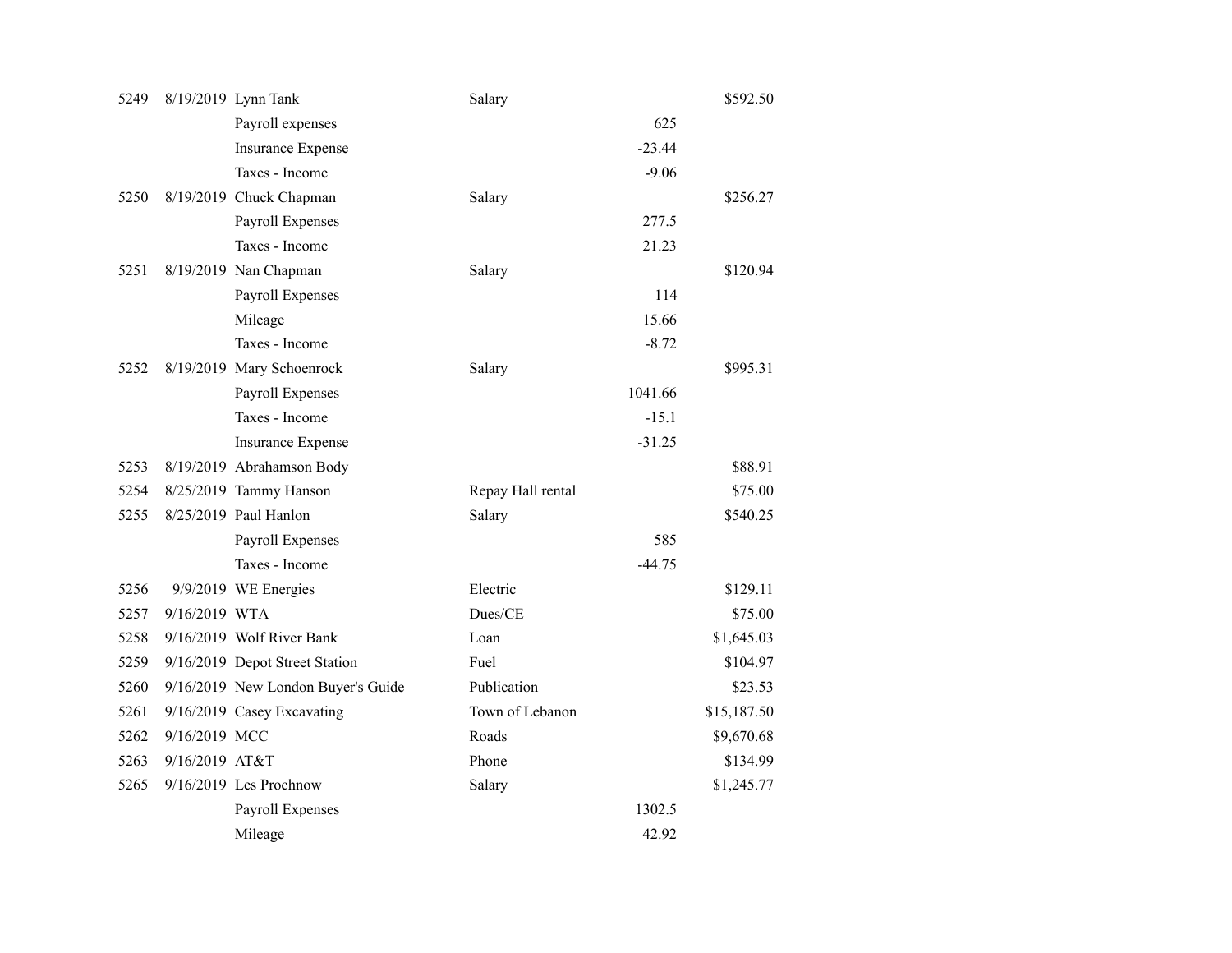|      |                           | Taxes - Income                  | 99.65           |            |
|------|---------------------------|---------------------------------|-----------------|------------|
| 5266 |                           | 9/16/2019 Lynn Tank             | Salary          | \$605.98   |
|      |                           | Payroll Expenses                | 625             |            |
|      |                           | Taxes - Income                  | $-9.06$         |            |
|      |                           | <b>Insurance Expense</b>        | $-23.44$        |            |
|      |                           | Miscellaneous Expense           | 13.48           |            |
| 5267 |                           | 9/16/2019 Mary Schoenrock       | Salary          | \$605.98   |
|      |                           | Payroll expenses                | 625             |            |
|      |                           | Taxes - Income                  | $-9.06$         |            |
|      |                           | <b>Insurance Expense</b>        | $-23.44$        |            |
|      |                           | Miscellaneous Expense           | 13.48           |            |
| 5264 |                           | 9/23/2019 WE Energies           | Electric        | \$118.36   |
| 5268 | 9/23/2019 WTA             |                                 | Convention fees | \$360.00   |
|      |                           | 5269 10/10/2019 Mary Schoenrock | Salary          | \$389.33   |
|      |                           | Payroll Expenses                | 407.46          |            |
|      |                           | Taxes - Income                  | $-5.91$         |            |
|      |                           | <b>Insurance Expense</b>        | $-12.22$        |            |
|      | 5270 10/21/2019 Al Tank   |                                 | Salary          | \$2,001.57 |
|      |                           | Payroll Expenses                | 1500            |            |
|      |                           | Payroll Expenses                | 319             |            |
|      |                           | Mileage                         | 169             |            |
|      |                           | Miscellaneous Expense           | 39.95           |            |
|      |                           | Taxes - Income                  | $-26.38$        |            |
|      | 5271 10/21/2019 Lynn Tank |                                 | salary          | \$592.50   |
|      |                           | Payroll Expenses                | 625             |            |
|      |                           | Taxes - Income                  | $-9.06$         |            |
|      |                           | <b>Insurance Expense</b>        | $-23.44$        |            |
|      |                           | 5272 10/21/2019 Mary Schoenrock | Salary          | \$995.31   |
|      |                           | Payroll Expenses                | 1041.66         |            |
|      |                           | Taxes - Income                  | $-15.1$         |            |
|      |                           | <b>Insurance Expense</b>        | $-31.25$        |            |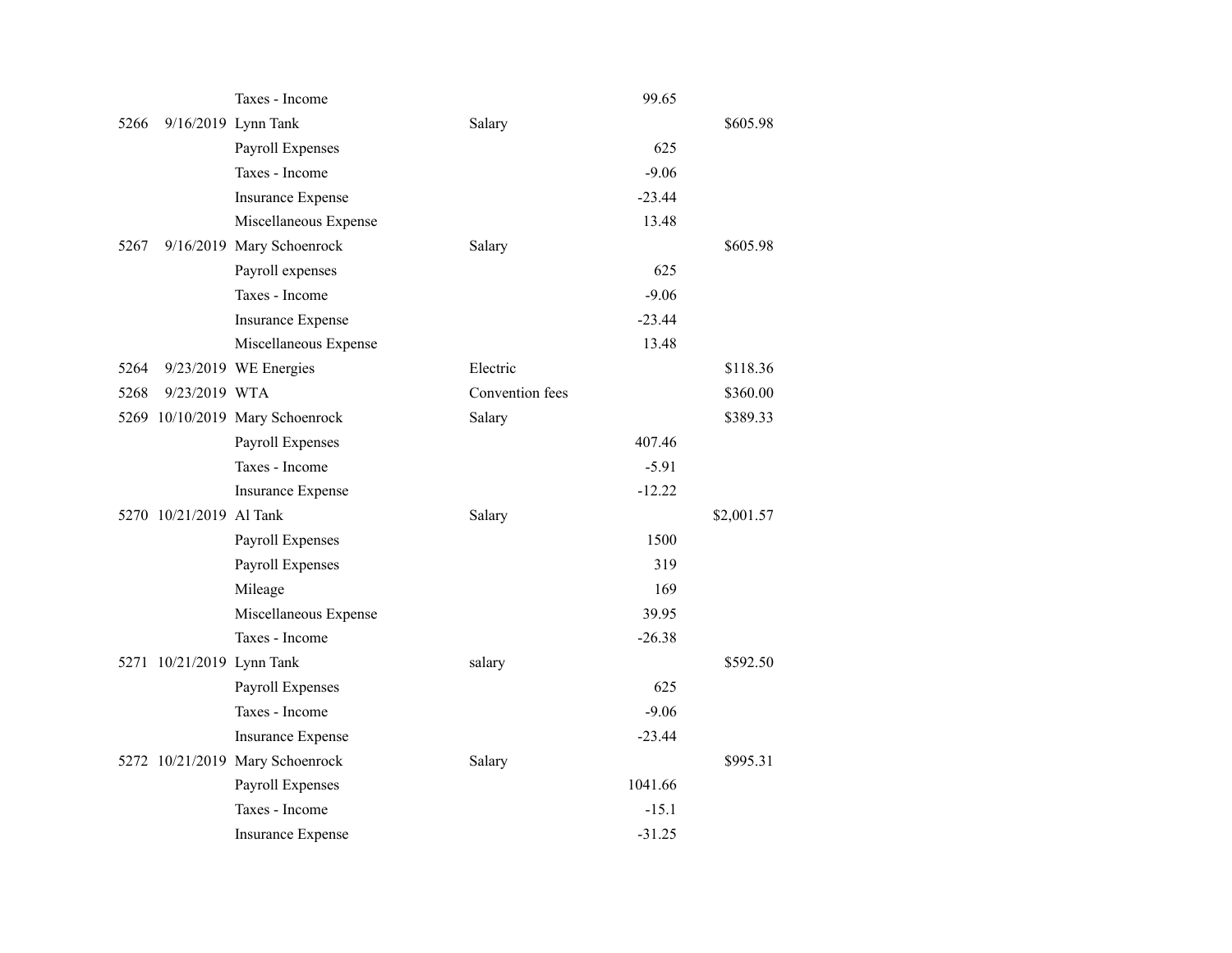|                            | 5273 10/21/2019 Donald Laughlin        | Salary           |            | \$817.68 |
|----------------------------|----------------------------------------|------------------|------------|----------|
|                            | Payroll Expenses                       |                  | 625        |          |
|                            | Per Diem                               |                  | 210        |          |
|                            | Mileage                                |                  | 26.1       |          |
|                            | Taxes - Income                         |                  | $-12.11$   |          |
|                            | <b>Insurance Expense</b>               |                  | $-31.31$   |          |
|                            | 5274 10/21/2019 Malcome Hathorne       | Salary           |            | \$202.09 |
|                            | Payroll Expenses                       |                  | 157.5      |          |
|                            | Miscellaneous Expense                  |                  | 56.64      |          |
|                            | Taxes - Income                         |                  | $-12.05$   |          |
|                            | 5275 10/21/2019 Jeff Handschke         | Salary           |            | \$820.67 |
|                            | Payroll Expenses                       |                  | 625        |          |
|                            | Payroll Expenses - per diem            |                  | 220.5      |          |
|                            | Mileage                                |                  | 19.14      |          |
|                            | Taxes - Income                         |                  | $-12.16$   |          |
|                            | <b>Insurance Expense</b>               |                  | $-31.81$   |          |
|                            | 5276 10/21/2019 Depot Street Station   | Fuel             |            | \$14.29  |
|                            | 5277 10/21/2019 Wolf River Bank        | Loan             | \$1,645.03 |          |
|                            | 5278 10/21/2019 Casey Excavating       | Town of Lebanon  | \$1,081.00 |          |
|                            | 5279 10/21/2019 Preuss Appraisal       | Assessor         | \$3,000.00 |          |
| 5280 10/21/2019 Print Shop |                                        | Newsletter       |            | \$474.25 |
|                            | 5281 10/21/2019 Town Hall Software     | Software         |            | \$525.80 |
|                            | 5282 10/21/2019 WI Dept of Revenue     | Taxes            |            | \$2.31   |
|                            | 5283 10/21/2019 NameCheap.com          | Website          |            | \$15.16  |
|                            | 5284 10/21/2019 Gold Cross Ambulance   | Ambulance        | \$4,342.00 |          |
| 5285 10/21/2019 AT&T       |                                        | Phone            |            | \$133.63 |
|                            | 5286 10/21/2019 Rural Mutual           | Insurance        | \$6,272.00 |          |
|                            | 5287 10/21/2019 Van's Fire and Safety  | Hall Maintenance |            | \$45.75  |
|                            | 5288 10/21/2019 Manawa Fire Dept       | Fire             | \$1,891.54 |          |
|                            | 5289 10/21/2019 Manawa Rural Ambulance | Ambulance        | \$1,851.92 |          |
|                            | 5290 10/21/2019 WE Energies            | Electric         |            | \$135.02 |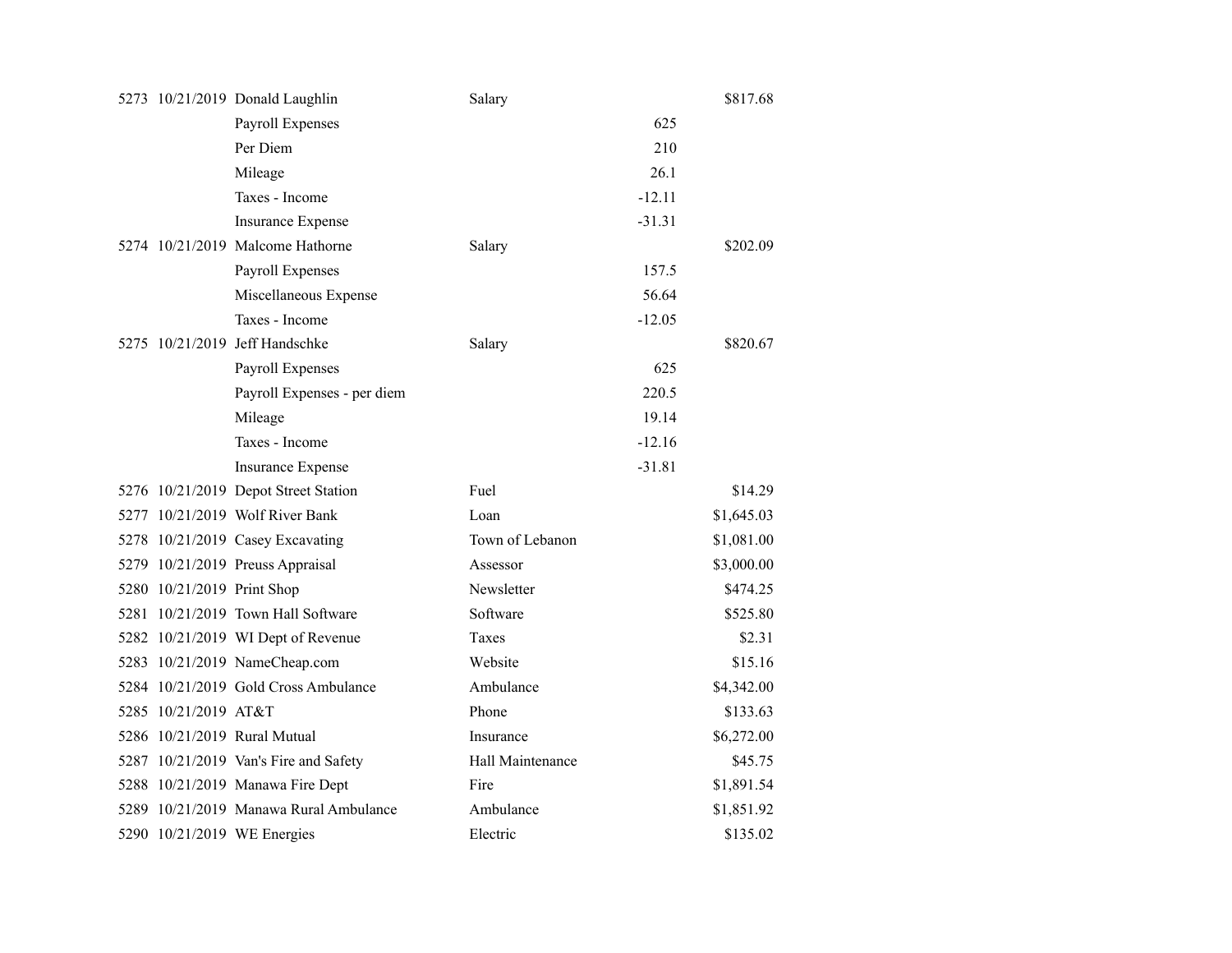|      |                           | 5291 10/30/2019 US Treasury              | Payroll Tax       |          | \$497.94   |
|------|---------------------------|------------------------------------------|-------------------|----------|------------|
|      |                           | 5292 10/30/2019 Nationwide Insurance     | Retirement        |          | \$303.70   |
|      |                           | 5293 11/20/2019 Payne and Dolan          | Engineering/Roads |          | \$4,780.00 |
|      |                           | 5294 11/20/2019 Donald Laughlin          | Misc Expense      |          | \$75.79    |
|      |                           | 5295 11/20/2019 Highway Truck Parts      | Truck Maintenance |          | \$1,893.03 |
|      | 5296 11/20/2019 MARCC     |                                          | Recycling         |          | \$167.10   |
|      | 5297 11/20/2019 WTA       |                                          | Dues              |          | \$10.00    |
|      |                           | 5298 11/20/2019 Town Counsel Law         | Prof Fees Legal   |          | \$656.50   |
|      |                           | 5299 11/20/2019 Depot Street Station     | Fuel              |          | \$177.37   |
|      |                           | 5300 11/20/2019 Service Motor Co         | Truck Maintenance |          | \$1,128.85 |
|      | 5301 11/20/2019 MCC       |                                          | Roads             |          | \$1,395.12 |
|      | 5302 11/20/2019 Al Tank   |                                          | Misc Expense      |          | \$368.20   |
|      | 5303 11/20/2019 AT&T      |                                          | Phone             |          | \$133.92   |
|      |                           | 5304 11/20/2019 Command Central          | Elections         |          | \$745.00   |
|      |                           | 5305 11/20/2019 Waupaca County Treasurer |                   |          | \$123.62   |
|      |                           | 5306 11/20/2019 Star Communications      | Internet          |          | \$967.00   |
|      |                           | 5308 11/20/2019 Wolf River Bank          | Loan              |          | \$1,645.03 |
|      | 5309 11/20/2019 Lynn Tank |                                          | Salary            |          | \$592.50   |
|      |                           | Payroll Expenses                         |                   | 625      |            |
|      |                           | <b>Insurance Expense</b>                 |                   | $-23.44$ |            |
|      |                           | Taxes - Income                           |                   | $-9.06$  |            |
|      |                           | 5310 11/20/2019 Mary Schoenrock          | Salary            |          | \$1,518.56 |
|      |                           | Payroll Expenses                         |                   | 1041.66  |            |
|      |                           | Payroll Expenses - per diem              |                   | 243.75   |            |
|      |                           | Mileage                                  |                   | 283.04   |            |
|      |                           | <b>Insurance Expense</b>                 |                   | $-31.25$ |            |
|      |                           | Taxes - Income                           |                   | $-18.64$ |            |
|      |                           | 5307 11/27/2019 WE Energies              | Electric          |          | \$133.40   |
|      |                           | 5311 11/27/2019 Waupaca County PTF       | Recycling/Garbage |          | \$9.90     |
| 5312 |                           | 12/1/2019 Malcome Hathorne               | Salary            |          | \$447.65   |
|      |                           | <b>Payroll Expenses</b>                  |                   | 461.25   |            |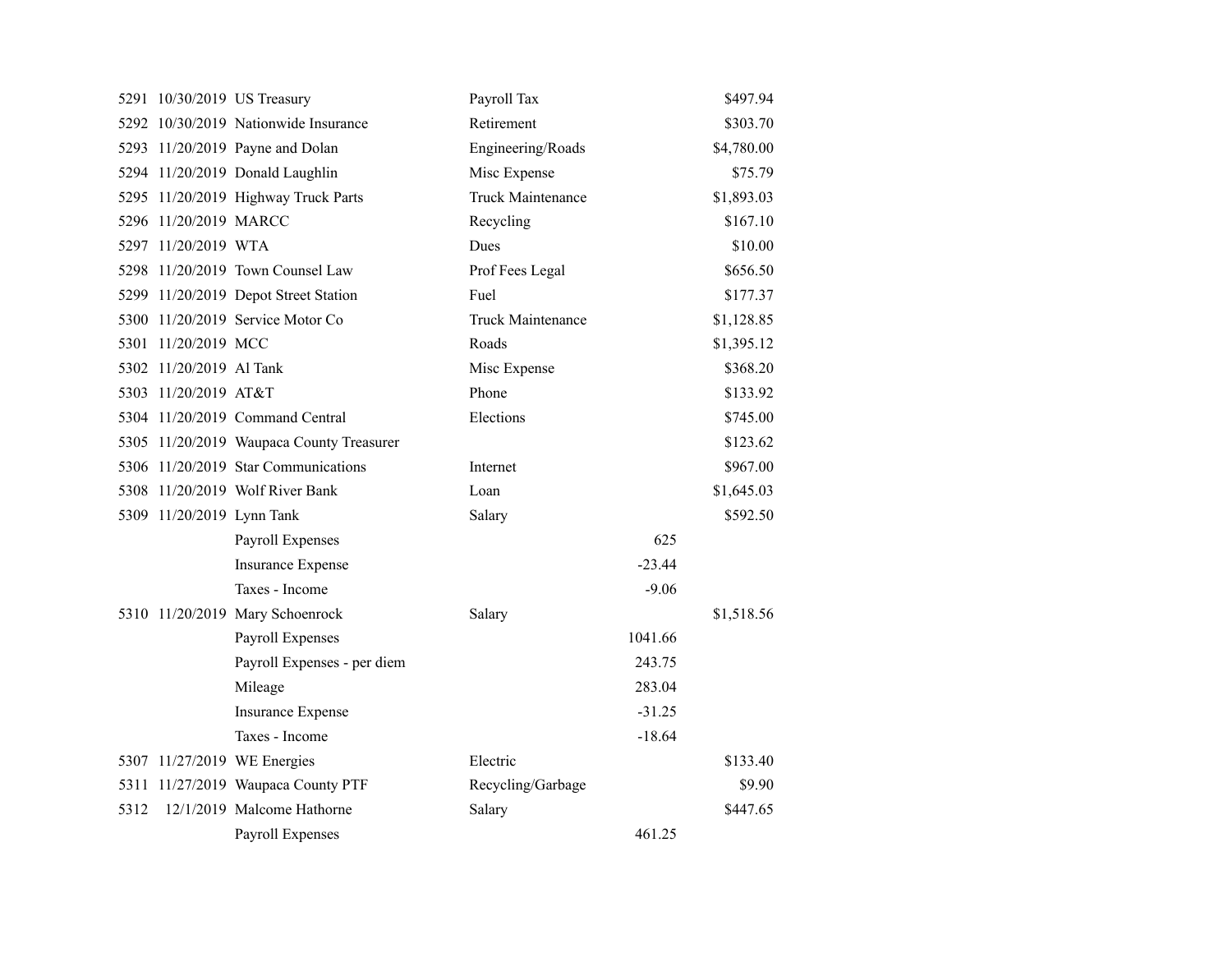|                      | Miscellaneous Expense                |                    | 21.69    |            |
|----------------------|--------------------------------------|--------------------|----------|------------|
|                      | Taxes - Income                       |                    | $-35.29$ |            |
|                      | 5313 12/16/2019 Wolf River Bank      | Loan               |          | \$1,645.03 |
|                      | 5314 12/16/2019 Preuss Appraisal     | Assessor           |          | \$3,000.00 |
| 5315 12/16/2019 MCC  |                                      | Roads              |          | \$5,831.70 |
|                      | 5316 12/16/2019 John Eidenberger     | Automobile Expense |          | \$140.00   |
|                      | 5317 12/16/2019 Demming Noel Agency  | Bond               |          | \$106.67   |
|                      | 5318 12/16/2019 Town Counsel Law     | Prof Fees Legal    |          | \$135.00   |
| 5319 12/16/2019 MCC  |                                      | Roads              |          | \$2,148.22 |
|                      | 5320 12/16/2019 Depot Street Station | Fuel               |          | \$38.78    |
|                      | 5321 12/16/2019 Lynn Tank            | Town CC            |          | \$203.95   |
|                      | 5322 12/16/2019 Rent a Flash         | Roads              |          | \$294.44   |
|                      | 5323 12/16/2019 Casey Excavating     | Town of Lebanon    |          | \$840.00   |
| 5324 12/16/2019 AT&T |                                      | Phone              |          | \$133.20   |
|                      | 5326 12/16/2019 Lynn Tank            | Salary             |          | \$592.50   |
|                      | Payroll Expenses                     |                    | 625      |            |
|                      | Taxes - Income                       |                    | $-9.06$  |            |
|                      | <b>Insurance Expense</b>             |                    | $-23.44$ |            |
|                      | 5327 12/16/2019 Harry Blum           | Salary             |          | \$243.91   |
|                      | Payroll Expenses                     |                    | 247.5    |            |
|                      | Taxes - Income                       |                    | $-3.59$  |            |
|                      | 5328 12/16/2019 Les Prochnow         | Salary             |          | \$883.82   |
|                      | Payroll expenses                     |                    | 925      |            |
|                      | Mileage                              |                    | 29.58    |            |
|                      | Taxes - Income                       |                    | $-70.76$ |            |
|                      | 5329 12/16/2019 Pat Gorman           | Salary             |          | \$360.17   |
|                      | Payroll Expenses                     |                    | 390      |            |
|                      | Taxes - Income                       |                    | $-29.83$ |            |
|                      | 5330 12/16/2019 Tyler Laughlin       |                    |          | \$494.34   |
|                      | Payroll Expenses                     |                    | 492      |            |
|                      | Taxes - Income                       |                    | $-37.64$ |            |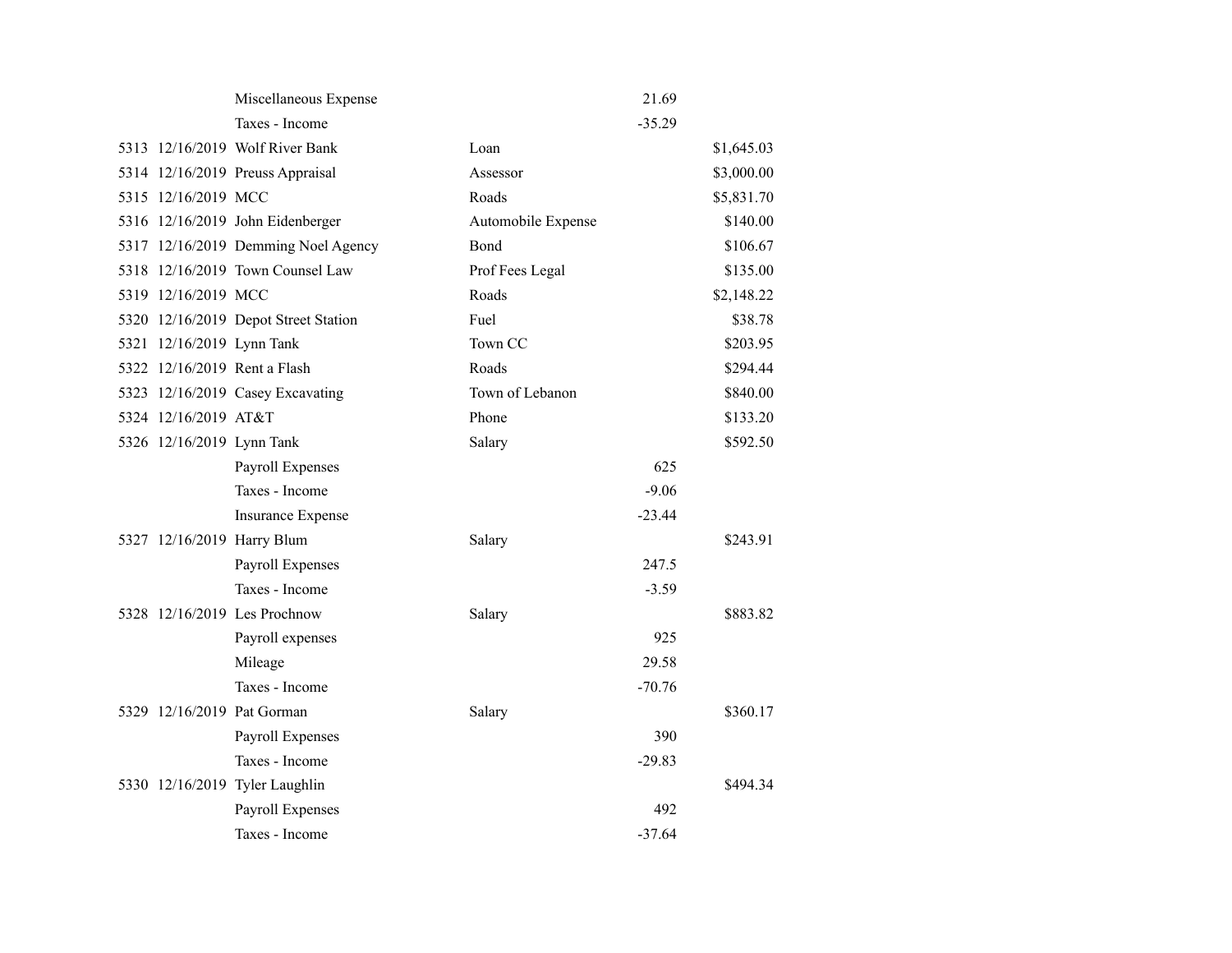|  | Miscellaneous Expense                    |                   | 29.98    |                |
|--|------------------------------------------|-------------------|----------|----------------|
|  | 5331 12/16/2019 Mary Schoenrock          | Salary            |          | \$995.31       |
|  | Payroll Expenses                         |                   | 1041.66  |                |
|  | Taxes - Income                           |                   | $-15.1$  |                |
|  | Insurance Expense                        |                   | $-31.25$ |                |
|  | 5332 12/16/2019 Malcome Hathorne         | Salary            |          | \$255.68       |
|  | Payroll Expenses                         |                   | 236.25   |                |
|  | Miscellaneous Expense                    |                   | 37.5     |                |
|  | Taxes - Income                           |                   | $-18.07$ |                |
|  | 5333 12/16/2019 Waupaca County Treasurer | Tax bills/Postage |          | \$643.08       |
|  | 5334 12/16/2019 Waupaca County Treasurer |                   |          | \$18.25        |
|  | 5325 12/23/2019 WE Energies              | Electric          |          | \$157.06       |
|  |                                          |                   |          | \$1,887,260.96 |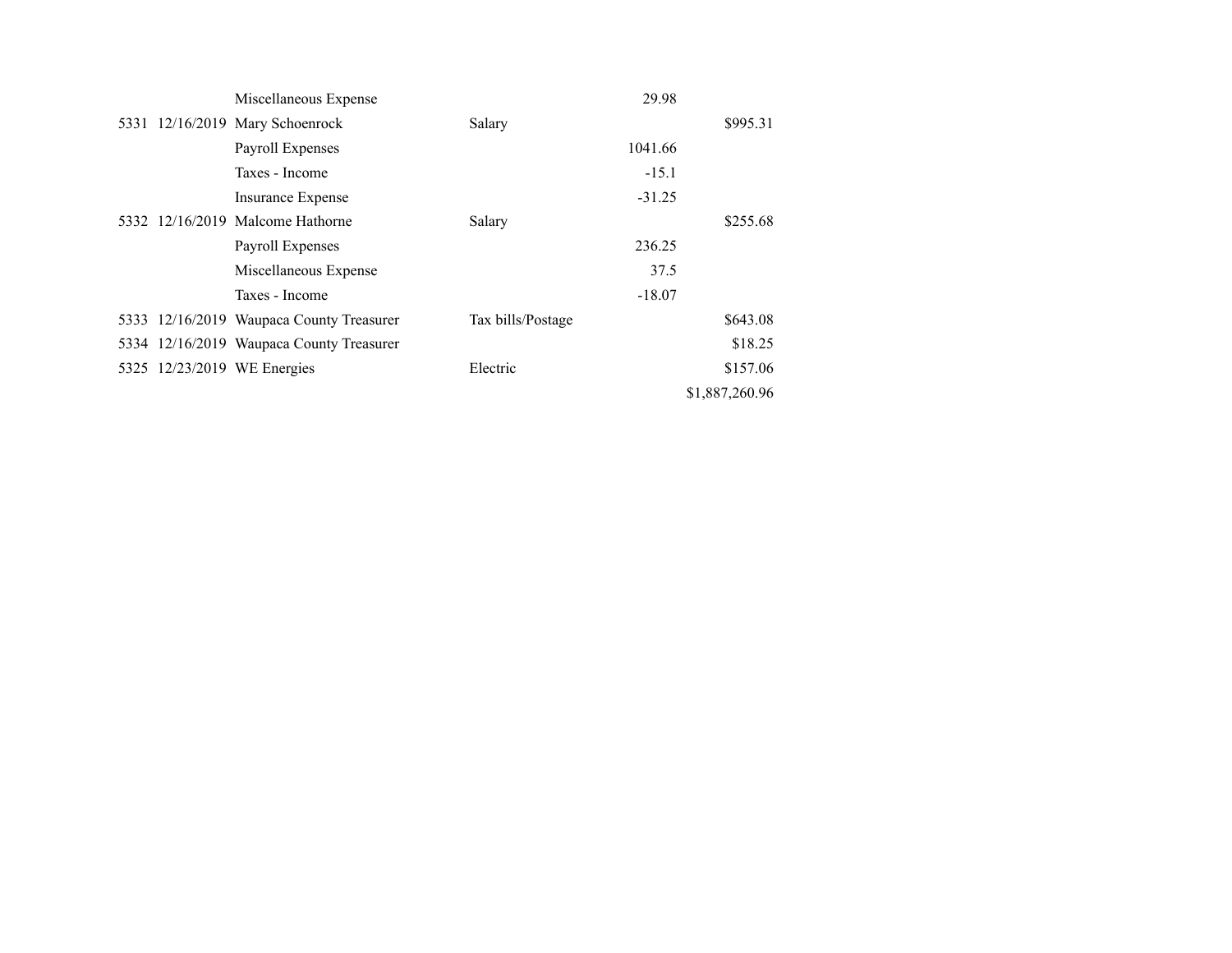# TOWN OF LEBANON ACCOUNT TRANSACTIONS WOLF RIVER BANK MONEY MARKET AND CHECKING 1-1-2019 THRU 12-31-2019

### **RECEIPTS**

| Receipt Date |                  | Payer                    | Account                  |             | Amount      |                |
|--------------|------------------|--------------------------|--------------------------|-------------|-------------|----------------|
|              | 431984 1/3/2019  | <b>Multiple Payers</b>   | Real Estate Taxes        |             | \$30,322.35 |                |
|              | 431985 1/7/2019  | <b>Multiple Payers</b>   | Real Estate Taxes        |             | \$54,512.67 |                |
|              |                  | <b>Real Estate Taxes</b> |                          | \$54,509.67 |             |                |
|              |                  | Dog Licenses             |                          | \$3.00      |             |                |
|              | 431987 1/10/2019 | Paul Gitter              | <b>Real Estate Taxes</b> |             | \$1,415.83  |                |
|              |                  | <b>Real Estate Taxes</b> |                          | \$1,400.83  |             |                |
|              |                  | Replacement of NSF check |                          | \$15.00     |             |                |
|              | 431990 1/7/2019  | <b>DOT</b>               | <b>Trans Aids</b>        |             | \$27,646.70 |                |
| 431991       | 1/12/2019        | <b>Multiple Payers</b>   | Dog Licenses             |             | \$9.00      |                |
|              | 431992 1/12/2019 | <b>Colton Gorges</b>     | Access & Fire #          |             | \$60.00     |                |
|              | 431993 1/12/2019 | Cindy Maus               | Hall Rental              |             | \$75.00     |                |
|              | 431994 1/12/2019 | <b>Multiple Payers</b>   | Real Estate Taxes        |             | \$24,218.13 |                |
|              |                  | <b>Real Estate Taxes</b> |                          | \$23,705.49 |             |                |
|              |                  | Personal Property        |                          | \$512.64    |             |                |
|              | 431995 1/12/2019 | <b>Multiple Payers</b>   | <b>Real Estate Taxes</b> |             | \$16,325.61 |                |
|              | 431996 1/18/2019 | <b>MMA</b>               | Payment of town bills    |             |             | \$1,100,000.00 |
| 431997       | 1/21/2019        | Solarus                  | Franchise fee            |             | \$22.63     |                |
|              | 431998 1/21/2019 | <b>Multiple Payers</b>   | Real Estate Taxes        |             | \$20,381.81 |                |
|              |                  | Real Estate Taxes        |                          | \$20,346.93 |             |                |
|              |                  | Personal Property        |                          | \$34.88     |             |                |
|              | 431999 1/21/2019 | <b>Multiple Payers</b>   | Real Estate Taxes        |             | \$23,059.36 |                |
|              |                  | <b>Real Estate Taxes</b> |                          | \$23,053.36 |             |                |
|              |                  | Dog Licenses             |                          | \$6.00      |             |                |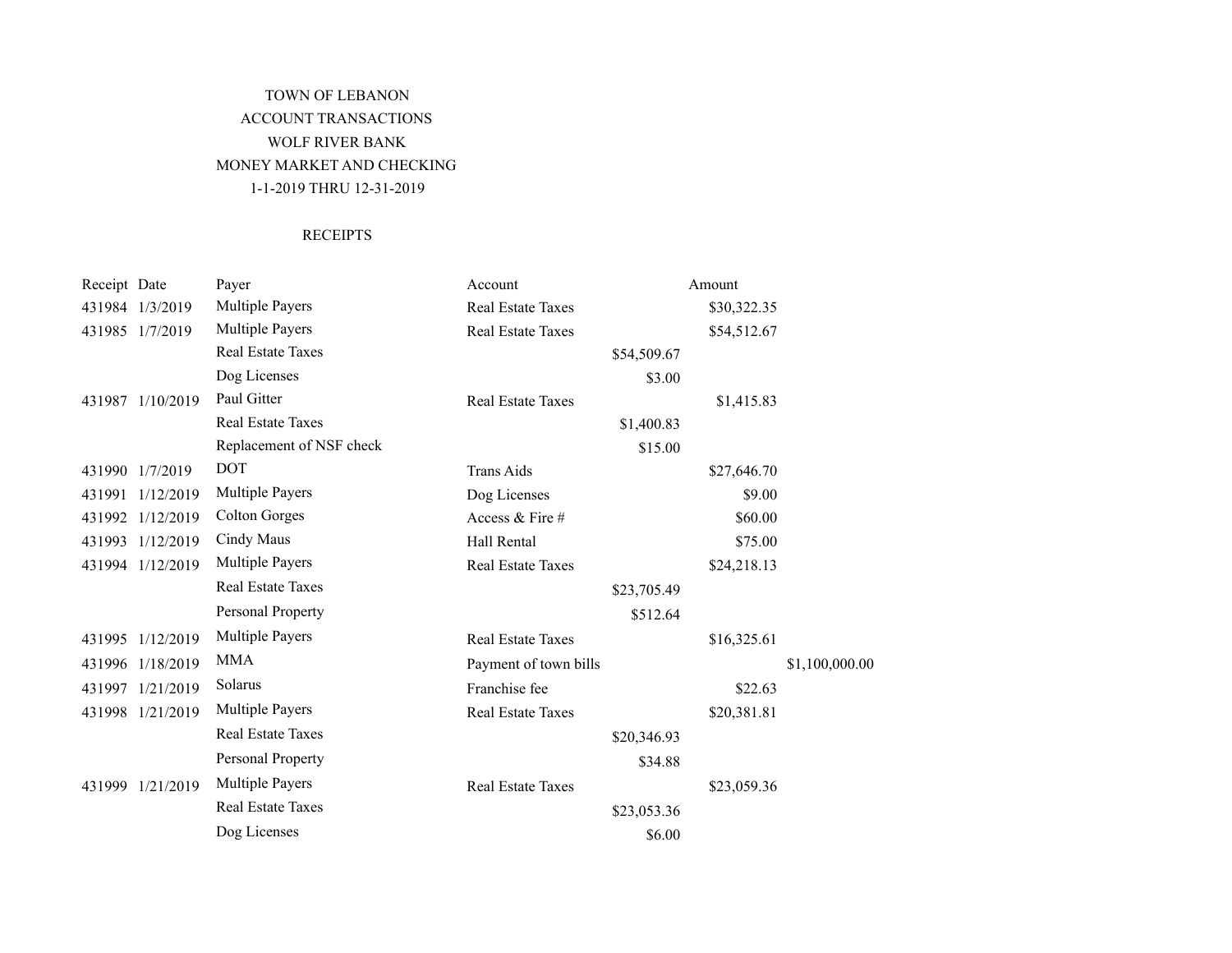| 432000 1/21/2019 | <b>Multiple Payers</b>   | <b>Real Estate Taxes</b> |             | \$16,819.96 |
|------------------|--------------------------|--------------------------|-------------|-------------|
|                  | <b>Real Estate Taxes</b> |                          | \$16,769.17 |             |
|                  | Dog Licenses             |                          | \$15.00     |             |
|                  | Personal Property        |                          | \$35.79     |             |
| 329201 1/26/2019 | Multiple Payers          | <b>Real Estate Taxes</b> |             | \$39,225.04 |
|                  | <b>Real Estate Taxes</b> |                          | \$39,190.04 |             |
|                  | Dog Licenses             |                          | \$35.00     |             |
| 329202 1/26/2019 | <b>Multiple Payers</b>   | <b>Real Estate Taxes</b> |             | \$32,375.82 |
|                  | <b>Real Estate Taxes</b> |                          | \$29,222.00 |             |
|                  | Personal Property        |                          | \$3,138.82  |             |
|                  | Dog Licenses             |                          | \$15.00     |             |
| 329203 1/26/2019 | <b>Multiple Payers</b>   | <b>Real Estate Taxes</b> |             | \$31,131.33 |
|                  | <b>Real Estate Taxes</b> |                          | \$31,125.33 |             |
|                  | Dog Licenses             |                          | \$6.00      |             |
| 329204 1/26/2019 | <b>Multiple Payers</b>   | <b>Real Estate Taxes</b> |             | \$7,169.06  |
|                  | <b>Real Estate Taxes</b> |                          | \$7,132.06  |             |
|                  | Dog Licenses             |                          | \$37.00     |             |
| 329205 1/28/2019 | Multiple Payers          | <b>Real Estate Taxes</b> |             | \$13,302.17 |
|                  | <b>Real Estate Taxes</b> |                          | \$12,444.65 |             |
|                  | Personal Property        |                          | \$857.52    |             |
| 329206 1/28/2019 | <b>Multiple Payers</b>   | <b>Real Estate Taxes</b> |             | \$24,712.76 |
|                  | <b>Real Estate Taxes</b> |                          | \$24,699.02 |             |
|                  | Dog Licenses             |                          | \$3.00      |             |
|                  | Personal Property        |                          | \$10.74     |             |
| 329207 1/28/2019 | <b>Multiple Payers</b>   | Real Estate Taxes        |             | \$27,071.95 |
|                  | <b>Real Estate Taxes</b> |                          | \$26,958.59 |             |
|                  | Dog Licenses             |                          | \$74.00     |             |
|                  | Personal Property        |                          | \$39.36     |             |
| 329208 1/29/2019 | <b>Multiple Payers</b>   | <b>Real Estate Taxes</b> |             | \$35,426.18 |
|                  | <b>Real Estate Taxes</b> |                          | \$35,390.18 |             |
|                  | Dog Licenses             |                          | \$36.00     |             |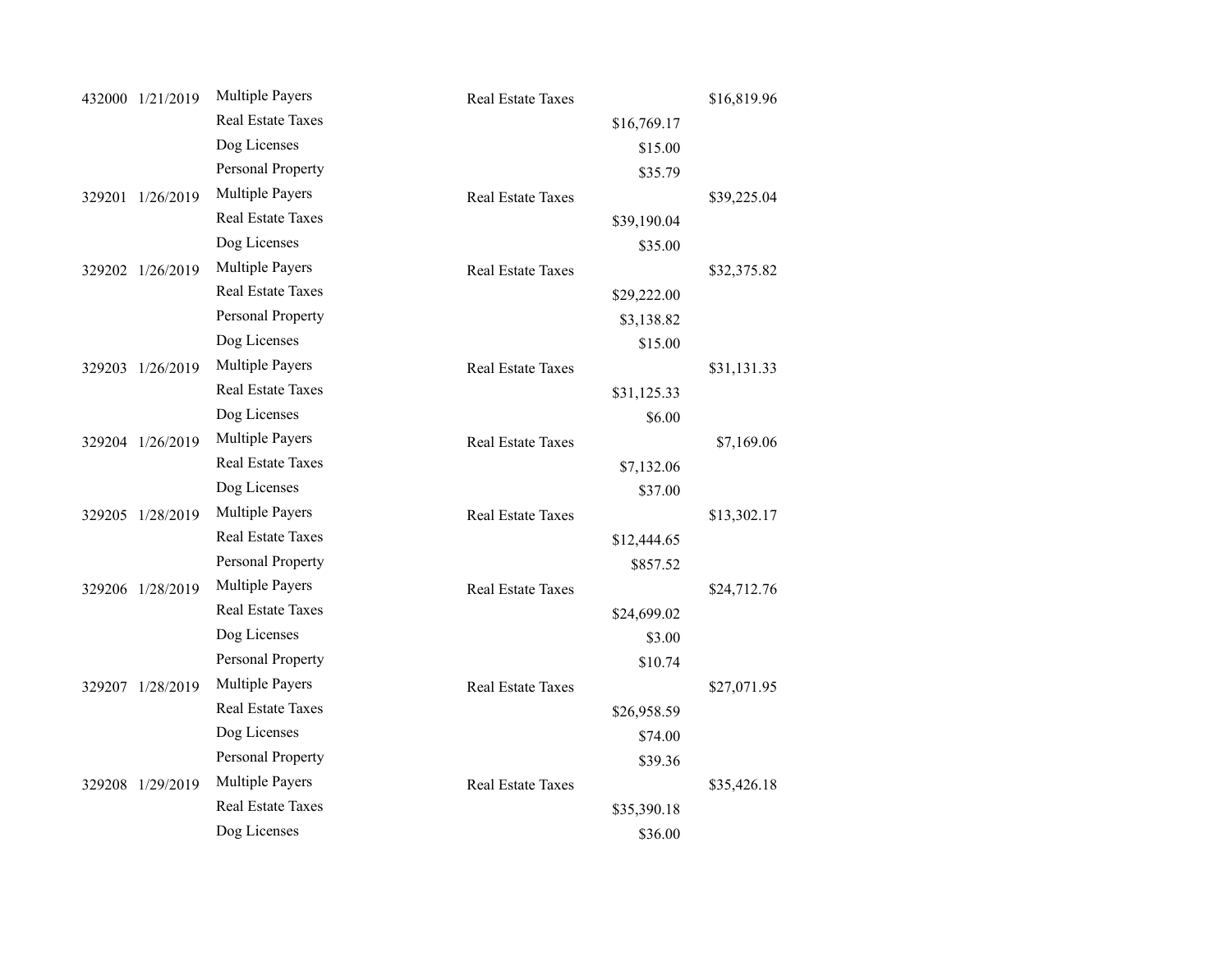| 329209 1/29/2019 | <b>Multiple Payers</b>   | Real Estate Taxes        |             | \$37,931.64 |
|------------------|--------------------------|--------------------------|-------------|-------------|
|                  | <b>Real Estate Taxes</b> |                          | \$37,928.64 |             |
|                  | Dog Licenses             |                          | \$3.00      |             |
| 329210 1/29/2019 | <b>Multiple Payers</b>   | Real Estate Taxes        |             | \$21,680.38 |
|                  | <b>Real Estate Taxes</b> |                          | \$21,618.38 |             |
|                  | Dog Licenses             |                          | \$62.00     |             |
| 329211 1/30/2019 | <b>Multiple Payers</b>   | Real Estate Taxes        |             | \$31,940.88 |
|                  | <b>Real Estate Taxes</b> |                          | \$31,931.88 |             |
|                  | Dog Licenses             |                          | \$9.00      |             |
| 329212 1/31/2019 | <b>Multiple Payers</b>   | Real Estate Taxes        |             | \$26,980.02 |
|                  | <b>Real Estate Taxes</b> |                          | \$26,972.02 |             |
|                  | Dog Licenses             |                          | \$8.00      |             |
| 329213 1/31/2019 | Multiple Payers          | <b>Real Estate Taxes</b> |             | \$23,424.68 |
|                  | <b>Real Estate Taxes</b> |                          | \$23,413.68 |             |
|                  | Dog Licenses             |                          | \$11.00     |             |
| 329214 1/31/2019 | <b>Multiple Payers</b>   | <b>Real Estate Taxes</b> |             | \$15,539.72 |
|                  | <b>Real Estate Taxes</b> |                          | \$15,518.72 |             |
|                  | Dog Licenses             |                          | \$21.00     |             |
| 329215 2/4/2019  | <b>Multiple Payers</b>   | <b>Real Estate Taxes</b> |             | \$29,596.64 |
|                  | <b>Real Estate Taxes</b> |                          | \$29,582.64 |             |
|                  | Dog Licenses             |                          | \$14.00     |             |
| 329216 2/4/2019  | <b>Multiple Payers</b>   | <b>Real Estate Taxes</b> |             | \$27,034.49 |
|                  | <b>Real Estate Taxes</b> |                          | \$26,812.65 |             |
|                  | Personal Property        |                          | \$221.84    |             |
| 329217 2/4/2019  | <b>Multiple Payers</b>   | <b>Real Estate Taxes</b> |             | \$38,057.56 |
| 329218 2/7/2019  | <b>Multiple Payers</b>   | Real Estate Taxes        |             | \$8,563.89  |
|                  | <b>Real Estate Taxes</b> |                          | \$8,125.36  |             |
|                  | Personal Property        |                          | \$438.53    |             |
| 329219 1/31/2019 | MMA - WRCB               | Interest                 |             | \$376.50    |
| 329220 1/31/2019 | WRCB                     | Checking interest        |             | \$2.74      |
| 329221 2/11/2019 | DuBois Investments       | 2 month parking          |             | \$2,968.34  |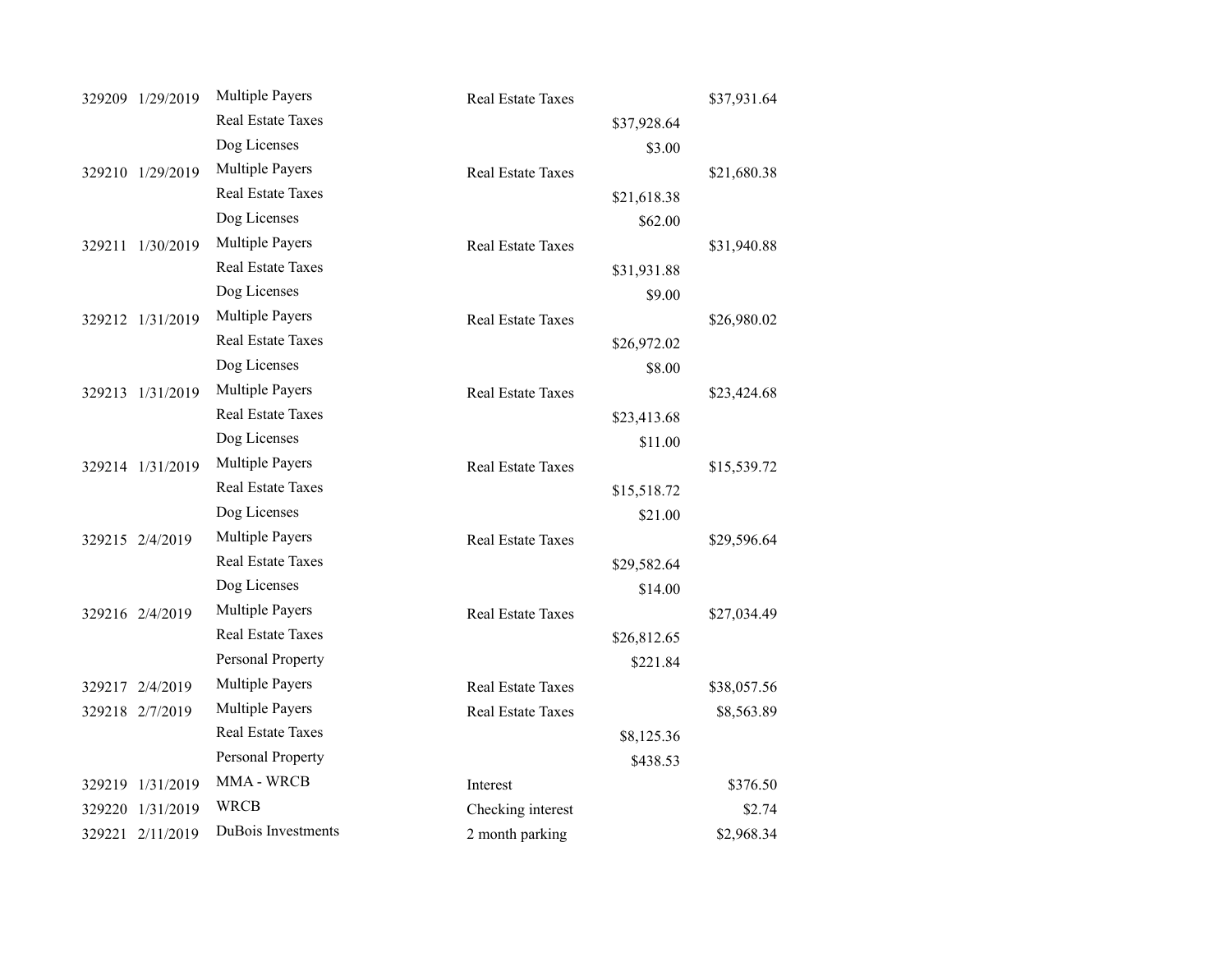|  | 329222 2/13/2019 | <b>Agnes Glatczak</b> | Dog Licenses                      | \$3.00     |              |
|--|------------------|-----------------------|-----------------------------------|------------|--------------|
|  | 329223 2/13/2019 | Rural Mutual          | Audit Refund                      | \$306.00   |              |
|  | 329224 2/13/2019 | <b>MMR</b>            | February Settlement               |            | \$420,000.00 |
|  | 329225 3/1/2019  | Tim Mellin            | Hall Rental                       | \$75.00    |              |
|  | 329226 3/1/2019  | Linda Knuth           | Hall Rental                       | \$75.00    |              |
|  | 329227 3/1/2019  | Harry Blum            | Dog Licenses                      | \$3.00     |              |
|  | 329228 3/1/2019  | Lesley Fuerst         | Dog Licenses                      | \$3.00     |              |
|  | 329229 3/1/2019  | Nancy Johnson         | Dog Licenses                      | \$6.00     |              |
|  | 329230 3/1/2019  | Steph Stepniak        | Dog Licenses                      | \$3.00     |              |
|  | 329231 3/1/2019  | Kyle Gruetzmacher     | Dog Licenses                      | \$3.00     |              |
|  | 329232 3/16/2019 | Chris Martinson       | Newsletter Ad                     | \$50.00    |              |
|  | 329233 3/16/2019 | Rural Mutual          | Premium Refund                    | \$280.00   |              |
|  | 329234 3/16/2019 | Dan Heimbruch         | Dog Licenses                      | \$3.00     |              |
|  | 329235 3/16/2019 | Mary Faucher          | Dog Licenses                      | \$6.00     |              |
|  | 329236 3/16/2019 | Tonya Winkelman       | Dog Licenses                      | \$14.00    |              |
|  | 329237 3/16/2019 | Karen Yde             | Hall Rental                       | \$75.00    |              |
|  | 329238 3/16/2019 | DuBois Investments    | Parking                           | \$1,448.50 |              |
|  | 329239 3/16/2019 | Cindy Furman          | Dog Licenses                      | \$3.00     |              |
|  | 329240 3/16/2019 | Lamont Carpenter      | Dog Licenses                      | \$3.00     |              |
|  | 329241 3/16/2019 | Tammy Hanson          | Hall Rental                       | \$75.00    |              |
|  | 329242 3/16/2019 | CL Marquette Bebout   | Dog Licenses                      | \$6.00     |              |
|  | 329243 2/28/2019 | <b>MMA</b>            | Interest                          | \$196.88   |              |
|  | 329244 2/22/2019 | Waupaca Co Treas      | 2018 Dog License reimbursement    | \$469.83   |              |
|  | 329245 2/28/2019 | <b>WRCB</b>           | Checking interest                 | \$7.48     |              |
|  | 329246 2/18/2019 | <b>MMA</b>            | Payment of town bills             |            | \$45,000.00  |
|  | 329247 3/18/2019 | Jeff Handschke        | Dog Licenses                      | \$3.00     |              |
|  | 329248 3/25/2019 | WI DOR                | Mobile home lottery gaming credit | \$6,207.33 |              |
|  | 329249 4/1/2019  | Matt Loughrin         | Culvert & fire #                  | \$65.00    |              |
|  | 329250 4/1/2019  | Mark Zielke           | Pole shed                         | \$30.00    |              |
|  | 329251 4/1/2019  | Mike Prusik           | Fire #                            | \$35.00    |              |
|  | 329252 4/1/2019  | Stephanie Stepniak    | Culvert                           | \$25.00    |              |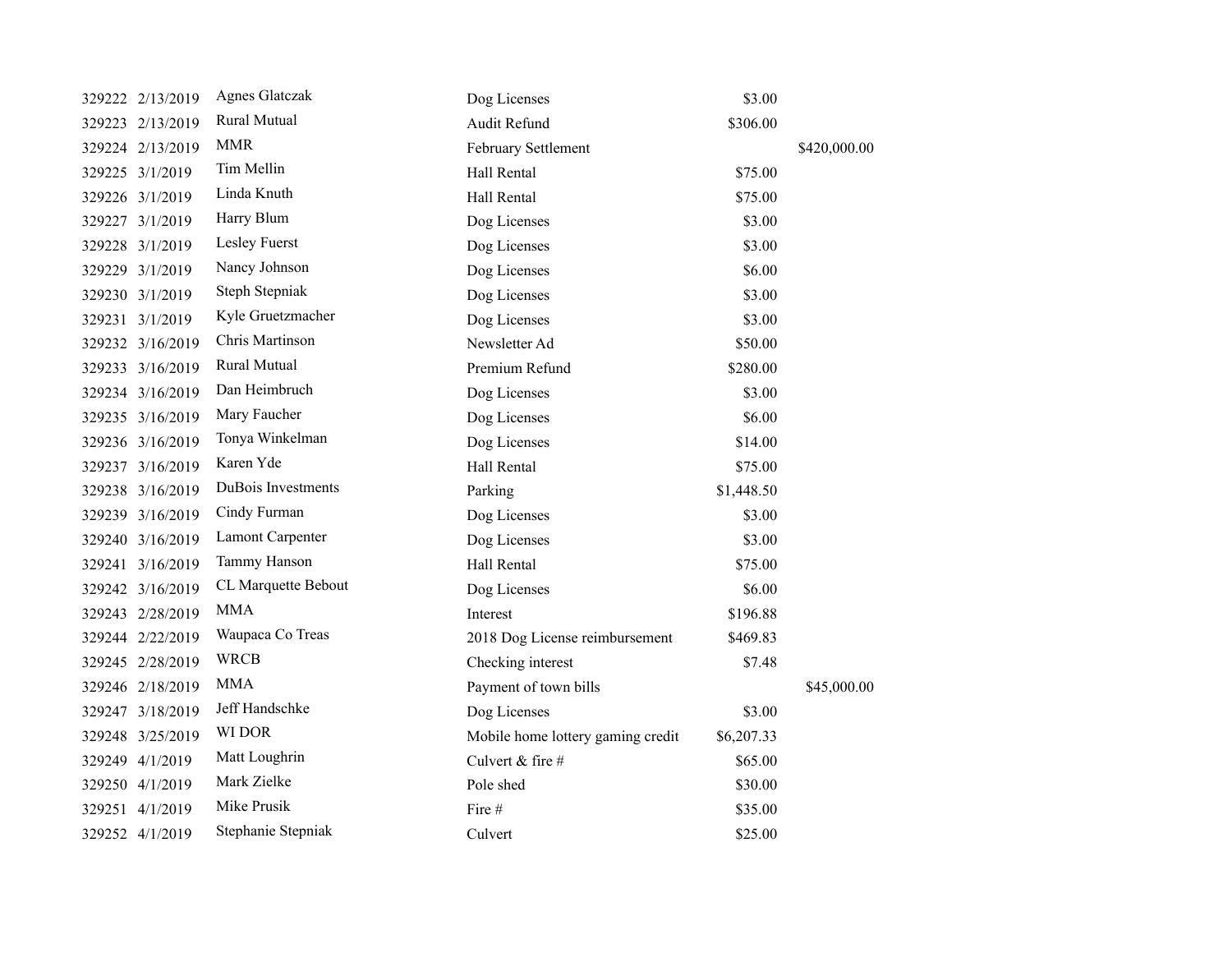| 329253 4/1/2019  | Justin Jaeger             | Entry permit            | \$25.00     |             |
|------------------|---------------------------|-------------------------|-------------|-------------|
| 329254 3/31/2019 | <b>WRCB</b>               | Checking interest       | \$0.59      |             |
| 329255 3/31/2019 | <b>WRCB</b>               | <b>MMA</b> Interest     | \$59.02     |             |
| 329256 4/8/2019  | Gwinette Zielke           | Building permit         | \$5.00      |             |
| 329257 4/8/2019  | Lyda Adams                | Hall Rental             | \$75.00     |             |
| 329258 4/8/2019  | Chris Peters              | Siding                  | \$25.00     |             |
| 329259 4/1/2019  | <b>DOT</b>                | <b>Trans Aids</b>       | \$27,646.70 |             |
| 329260 3/19/2019 | <b>MMA</b>                | Payment of town bills   |             | \$40,000.00 |
| 329261 4/14/2019 | Tina Ruckdashel           | Newsletter Ad           | \$25.00     |             |
| 329262 4/14/2019 | <b>NEW Title Services</b> | Real Estate Fee         | \$10.00     |             |
| 329263 4/14/2019 | DuBois Investments        | Parking                 | \$1,448.50  |             |
| 329264 4/15/2019 | <b>Becky Bishop</b>       | Dog Licenses            | \$16.00     |             |
| 329265 4/23/2019 | Huebner Auto Works        | Comp planning amendment | \$400.00    |             |
| 329266 4/23/2019 | Pheifers Custom Homes     | Building permit         | \$60.00     |             |
| 329267 4/23/2016 | Pheifers Custom Homes     | Building permit         | \$125.00    |             |
| 329268 4/25/2019 | Solarus                   |                         | \$28.64     |             |
| 329269 4/25/2019 | Lynne Rasor               | Hall Rental             | \$75.00     |             |
| 329270 5/13/2019 | Andy Herzfeldt            | Building permit         | \$25.00     |             |
| 329271 5/13/2019 | DuBois Investments        | Parking                 | \$1,448.50  |             |
| 329272 5/13/2019 | Thomas Mendez             | Hall Rental             | \$75.00     |             |
| 329273 5/13/2019 | Dept of Admin             | <b>Trans Line</b>       | \$7,232.00  |             |
| 329274 4/15/2019 | <b>MMA</b>                | Payment of town bills   |             | \$55,000.00 |
| 329275 4/30/2019 | MMA acct WRCB             | <b>MMA</b> Interest     | \$60.74     |             |
| 329276 4/30/2019 | <b>WRCB</b>               | Checking interest       | \$0.68      |             |
| 329277 4/12/2019 | Waupaca Co                | Lottery Credit          | \$10,299.42 |             |
| 329278 5/20/2019 | RL Hall Land Title        | Title data              | \$10.00     |             |
| 329279 5/20/2019 | Joe Moeller               | Razing permit           | \$7.50      |             |
| 329280 5/30/2019 | Randy Steingraber         | Building permit         | \$35.00     |             |
| 329281 5/20/2019 | <b>MMA</b>                | Payment of town bills   |             | \$20,000.00 |
| 329282 6/8/2019  | Don Clegg                 | Hall Rental             | \$75.00     |             |
| 329283 6/17/2019 | ${\rm CFCK}$              | Class B license         | \$200.00    |             |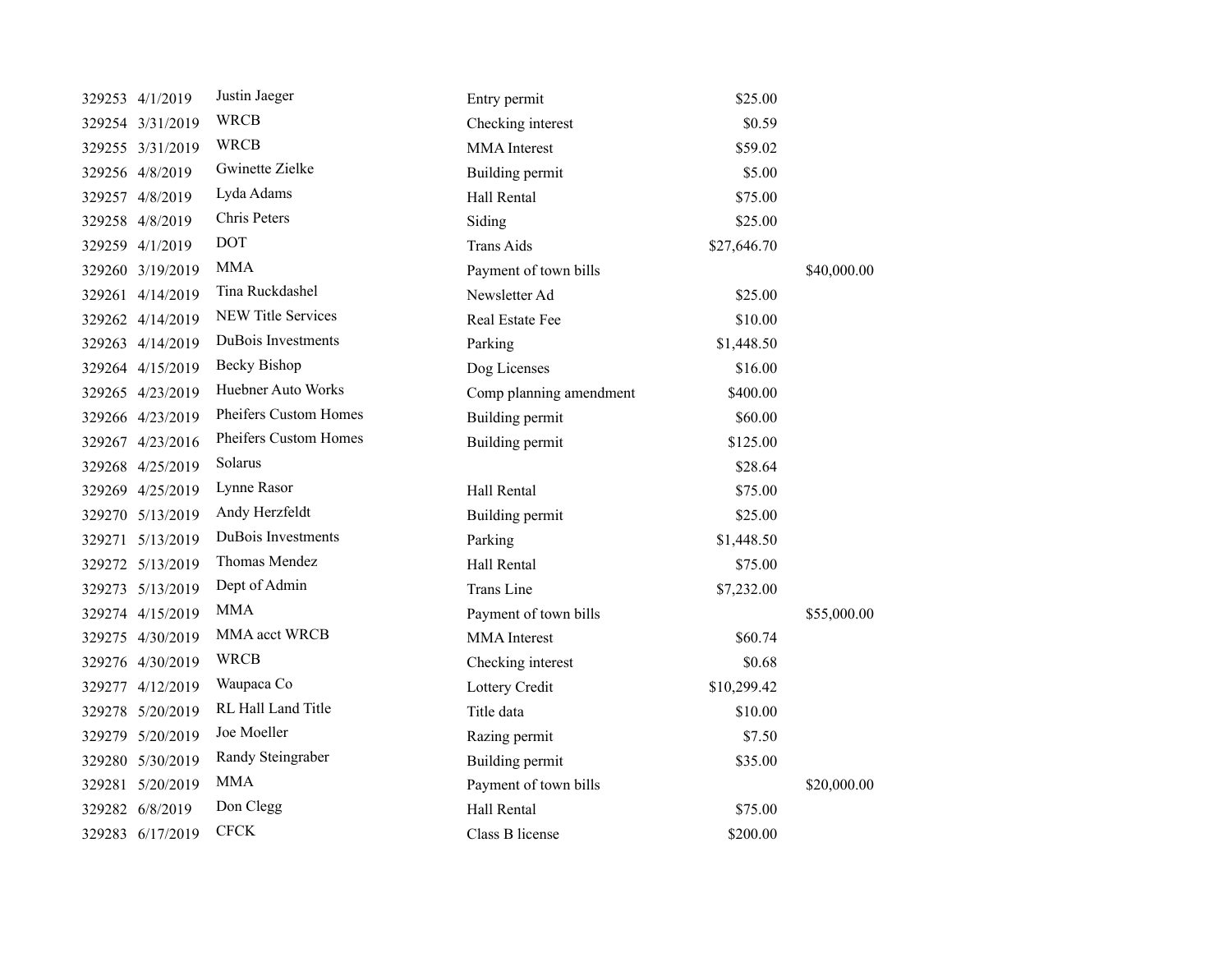|        | 329284 6/17/2019 | DuBois Investments   | Parking Permit           | \$1,448.50   |             |
|--------|------------------|----------------------|--------------------------|--------------|-------------|
|        | 329285 6/17/2019 | Randy Steingraber    | Picnic permit            | \$25.00      |             |
|        | 329286 6/17/2019 | <b>Colton Gorges</b> | Building permit          | \$918.80     |             |
|        | 329287 6/17/2019 | Cindy Furman         | Building permit          | \$100.00     |             |
|        | 329288 6/17/2019 | Gwinette Zielke      | Building permit          | \$100.00     |             |
|        | 329289 6/17/2019 | Gary Schmude         | Building permit          | \$168.00     |             |
|        | 329290 5/31/2019 | MMA - WRCB           | <b>MMA</b> Interest      | \$44.48      |             |
|        | 329291 5/31/2019 | <b>WRCB</b>          | Checking interest        | \$0.35       |             |
|        | 329292 5/6/2019  | State of WI          | Personal property        | \$719.61     |             |
|        | 329293 6/17/2019 | <b>CFCK</b>          | Class B license          | \$140.00     |             |
|        | 329294 6/17/2019 | NL Fish & Game       | Class B license          | \$290.00     |             |
|        | 329295 6/17/2019 | Chris Muller         | Dog Licenses             | \$3.00       |             |
|        | 329296 6/17/2019 | <b>MMA</b>           | Payment of town bills    |              | \$15,000.00 |
|        | 329297 6/27/2019 | Dept of Admin        | <b>MFL</b>               | \$618.10     |             |
|        | 329298 7/9/2019  | <b>MMA</b>           | Payment of town bills    |              | \$5,000.00  |
|        | 329299 7/9/2019  | Linda Hampshire      | 2nd install property tax | \$644.06     |             |
| 329300 | 7/1/2019         | <b>DOT</b>           | <b>Trans Aids</b>        | \$27,646.70  |             |
| 38001  | 6/30/2019        | <b>WRCB</b>          | June MMA Interest        | \$23.20      |             |
| 38002  | 6/30/2019        | <b>WRCB</b>          | Checking interest June   | \$0.36       |             |
| 38003  | 7/16/2019        | <b>MMA</b>           | Payment of town bills    |              | \$10,000.00 |
| 38004  | 7/16/2019        | DuBois Investments   | Parking Permit           | \$1,448.50   |             |
| 38005  | 7/16/2019        | St Pat's Parish      | Picnic permit            | \$10.00      |             |
| 38006  | 7/16/2019        | Sue Worm             | Culvert permit           | \$25.00      |             |
| 38007  | 7/16/2019        | Nan Chapman          | Hay                      | \$55.00      |             |
| 38008  | 7/31/2019        | <b>WRCB</b>          | MMA July interst         | \$49.31      |             |
| 38009  | 7/31/2019        | <b>WRCB</b>          | Checking July interest   | \$0.52       |             |
| 38010  | 7/22/2019        | State of WI DOR      | Shared revenue           | \$5,862.24   |             |
| 38011  | 7/22/2019        | State of WI DOR      | Exempt computer          | \$11.43      |             |
| 38012  | 8/19/2019        | Solarus              | Franchise Fee            | \$29.47      |             |
| 38013  | 7/16/2019        | WI DOR               | Fire dues                | \$5,315.52   |             |
| 38014  | 8/19/2019        | Waupaca Co Treas     | <b>August Settlement</b> | \$102,031.13 |             |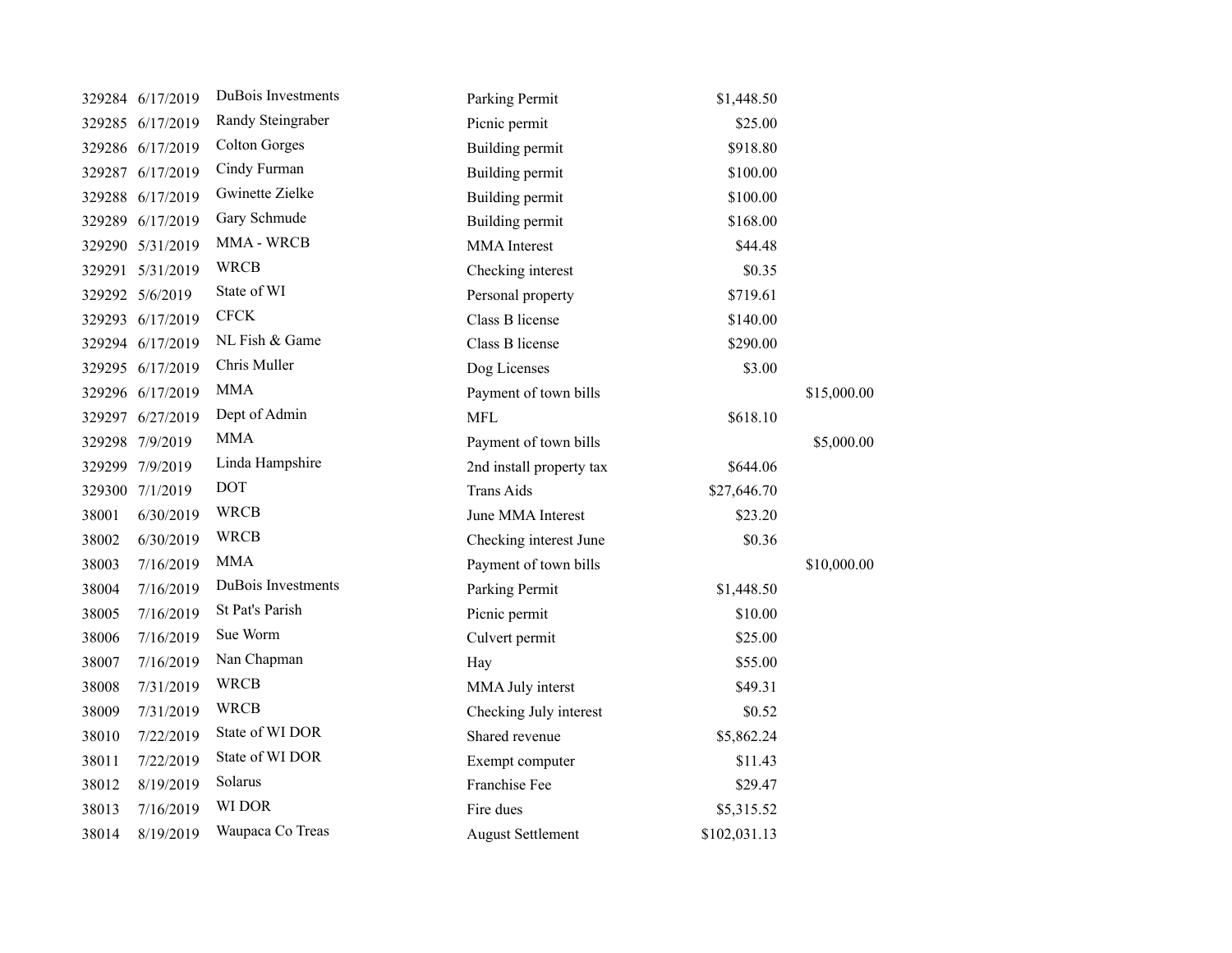| 38015 | 8/19/2019       | Jeff Thompson                 | Building permit        | \$100.00    |             |
|-------|-----------------|-------------------------------|------------------------|-------------|-------------|
| 38016 | 8/19/2019       | Mader Heating and Cooling     | Building permit        | \$180.00    |             |
| 38017 | 8/19/2019       | Joan Carelli                  | Building permit        | \$100.00    |             |
| 38018 | 8/19/2019       | Mitch Flease                  | <b>Building permit</b> | \$100.00    |             |
| 38019 | 8/19/2019       | Mike Prusik                   | Building permit        | \$300.00    |             |
| 38020 | 8/19/2019       | <b>MMA</b>                    | Payment of town bills  |             | \$85,000.00 |
| 38021 | 8/31/2019       | <b>WRCB</b>                   | <b>MMA</b> Interest    | \$61.02     |             |
| 38022 | 8/31/2019       | <b>WRCB</b>                   | Checking Interest      | \$0.76      |             |
| 38023 | 9/16/2019       | DuBois Investments            | Parking Permit         | \$1,448.50  |             |
| 38024 | 9/16/2019       | Don Sommer                    | Building permit        | \$35.00     |             |
| 38025 | 9/23/2019       | Lynn Tank                     | Hall Rental            | \$75.00     |             |
| 38026 | 9/23/2019       | Nathan Nysse                  | Building permit        | \$25.00     |             |
| 38027 | 9/23/2019       | O'Brien Maple Grove           | Fire #                 | \$35.00     |             |
| 38028 | 9/23/2019       | Madden Dairy Farms            | 2 Culvert permits      | \$200.00    |             |
| 38029 | 9/23/2019       | Wepner Farms                  | Building permit        | \$35.00     |             |
| 38030 | 9/23/2019       | Larry Kalbus                  | Building permit        | \$25.00     |             |
| 38031 | 9/23/2019       | Jesse Desrocher               | Building permit        | \$35.00     |             |
| 38032 | 10/13/2019      | Jeff Konitzer                 | Building permit        | \$25.00     |             |
| 38033 | 10/13/2019      | Jeff Grosskopf                | Building permit        | \$35.00     |             |
| 38034 |                 | 10/13/2019 Matt Ziebell       | Culvert                | \$25.00     |             |
| 38035 |                 | 10/13/2019 Clint Koelbl       | Culvert                | \$25.00     |             |
| 38036 |                 | 10/13/2019 DuBois Investments | Parking Permit         | \$1,448.50  |             |
| 38037 | 10/7/2019       | <b>DOT</b>                    | Transpo Aids           | \$27,646.71 |             |
| 38038 | 9/16/2019       | <b>MMA</b>                    | Payment of town bills  |             | \$30,000.00 |
| 38039 | 9/30/2019       | <b>WRCB</b>                   | <b>Interest MMA</b>    | \$53.67     |             |
| 38040 | 9/30/2019       | <b>WRCB</b>                   | Checking Interest      | \$0.64      |             |
| 38041 | 10/21/2019      | Pat Hoagland                  | Hall Rental            | \$75.00     |             |
| 38042 | 10/21/2019      | Thomas Pagel                  | Hall Rental            | \$75.00     |             |
| 38043 | 10/18/2019      | Waupaca Co Treas              | Dog Listing            | \$104.00    |             |
| 38044 | 10/24/2019 MMA  |                               | Payment of town bills  |             | \$25,000.00 |
| 38045 | 10/31/2019 WRCB |                               | Checking Interest      | \$0.42      |             |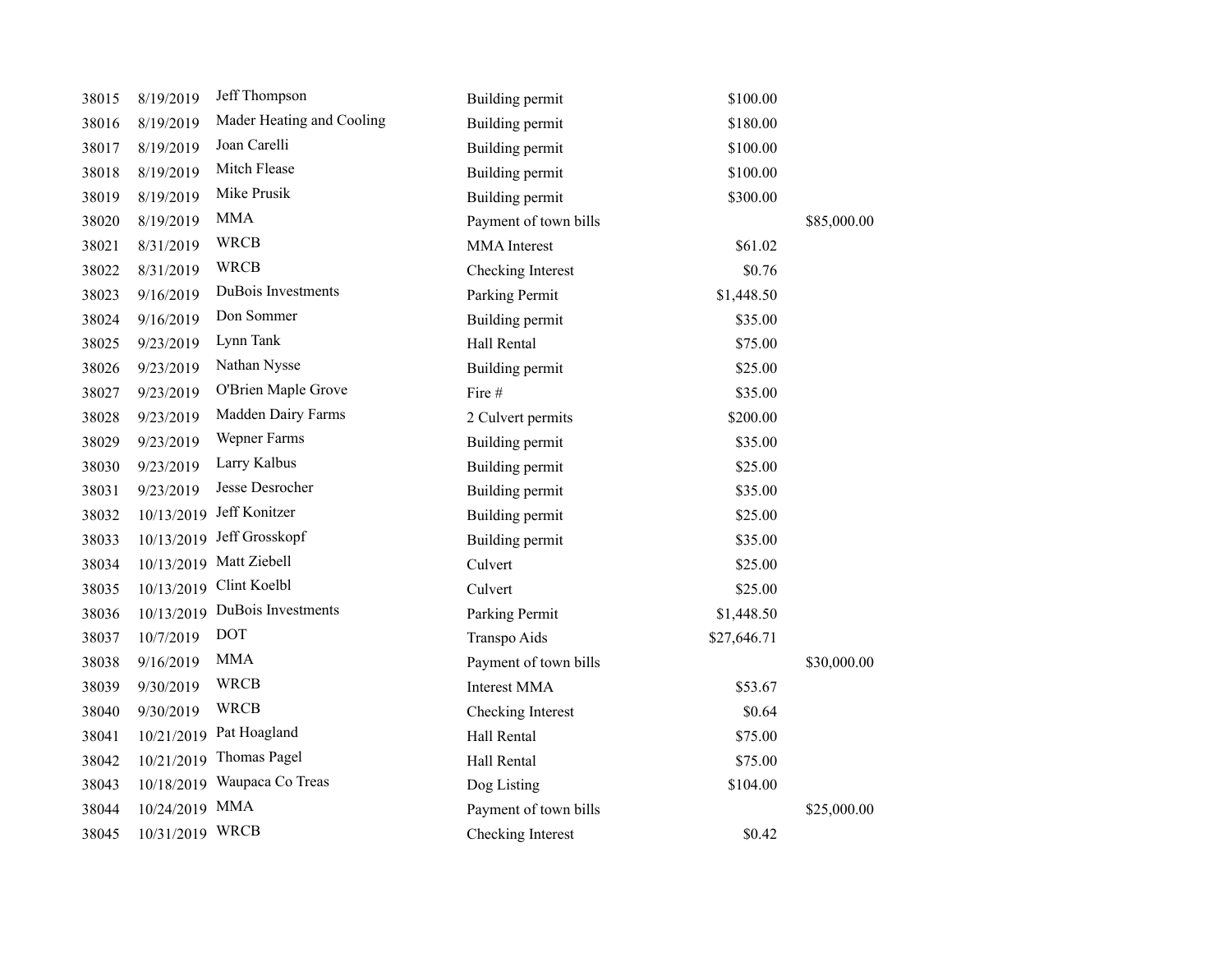|            | <b>WRCB</b>              | <b>MMA</b> Interest                                                                                                       |         | \$57.44                                   |             |
|------------|--------------------------|---------------------------------------------------------------------------------------------------------------------------|---------|-------------------------------------------|-------------|
| 11/15/2019 | Solarus                  | Franchise Fee                                                                                                             |         | \$29.70                                   |             |
| 11/15/2019 | Karen Smiley             | 2019 Real Estate Tax                                                                                                      |         | \$429.00                                  |             |
| 11/15/2019 | Waupaca Co Treas         | <b>St Pat's Cemetery</b>                                                                                                  |         | \$100.00                                  |             |
| 11/15/2019 | Waupaca Co Treas         | <b>Emanuel Cemetery</b>                                                                                                   |         | \$35.00                                   |             |
| 11/15/2019 | Waupaca Co Treas         | Ruckdashel Cemetery                                                                                                       |         | \$40.00                                   |             |
| 11/15/2019 | <b>Todd Buchholz</b>     | Driveway permit                                                                                                           |         | \$25.00                                   |             |
| 11/15/2019 | Casey Jones              | Building permit                                                                                                           |         | \$35.00                                   |             |
| 11/15/2019 | D&D Beyer Farms          | Building permit                                                                                                           |         | \$35.00                                   |             |
| 11/15/2019 | Sam Krueger              | Hall Rental                                                                                                               |         | \$75.00                                   |             |
| 11/15/2019 | Michelle Mohnen          | Hall Rental                                                                                                               |         | \$75.00                                   |             |
| 11/15/2019 | DuBois Investments       | Parking Permit                                                                                                            |         | \$1,448.50                                |             |
| 11/15/2019 | Megan Westphal           | Hall Rental                                                                                                               |         | \$75.00                                   |             |
| 11/20/2019 | <b>CFCK Golf</b>         | Class B license                                                                                                           |         | \$30.00                                   |             |
| 12/13/2019 | <b>Stacy Lintz</b>       | Hall Rental                                                                                                               |         | \$75.00                                   |             |
| 12/13/2019 | DuBois Investments       | Parking Permit                                                                                                            |         | \$1,448.50                                |             |
|            | <b>WRCB</b>              | Checking Interest                                                                                                         |         | \$0.29                                    |             |
|            | <b>WRCB</b>              | <b>MMA</b> Interest                                                                                                       |         | \$53.14                                   |             |
|            |                          | Payment of town bills                                                                                                     |         |                                           | \$17,000.00 |
|            | WI DOR                   | Shared revenue                                                                                                            |         | \$33,219.38                               |             |
|            |                          | Building permit                                                                                                           |         | \$35.00                                   |             |
|            |                          | <b>Real Estate Taxes</b>                                                                                                  |         | \$39,369.72                               |             |
|            | <b>Real Estate Taxes</b> |                                                                                                                           |         |                                           |             |
|            | Personal Property        |                                                                                                                           | \$35.86 |                                           |             |
| 12/22/2019 | Multiple Payers          | <b>Real Estate Taxes</b>                                                                                                  |         | \$31,557.29                               |             |
| 12/22/2019 | <b>Multiple Payers</b>   | Real Estate Taxes                                                                                                         |         | \$20,670.95                               |             |
|            | <b>Real Estate Taxes</b> |                                                                                                                           |         |                                           |             |
|            | Dog Licenses             |                                                                                                                           | \$12.00 |                                           |             |
| 12/22/2019 | <b>Multiple Payers</b>   | Real Estate Taxes                                                                                                         |         | \$22,724.89                               |             |
| 12/22/2019 | <b>Multiple Payers</b>   | <b>Real Estate Taxes</b>                                                                                                  |         | \$56,459.68                               |             |
|            | <b>Real Estate Taxes</b> |                                                                                                                           |         |                                           |             |
|            |                          | 10/31/2019<br>11/30/2019<br>11/30/2019<br>11/21/2019 MMA<br>11/18/2019<br>10/16/2019 MasTec<br>12/22/2019 Multiple Payers |         | \$39,333.86<br>\$20,658.95<br>\$53,530.10 |             |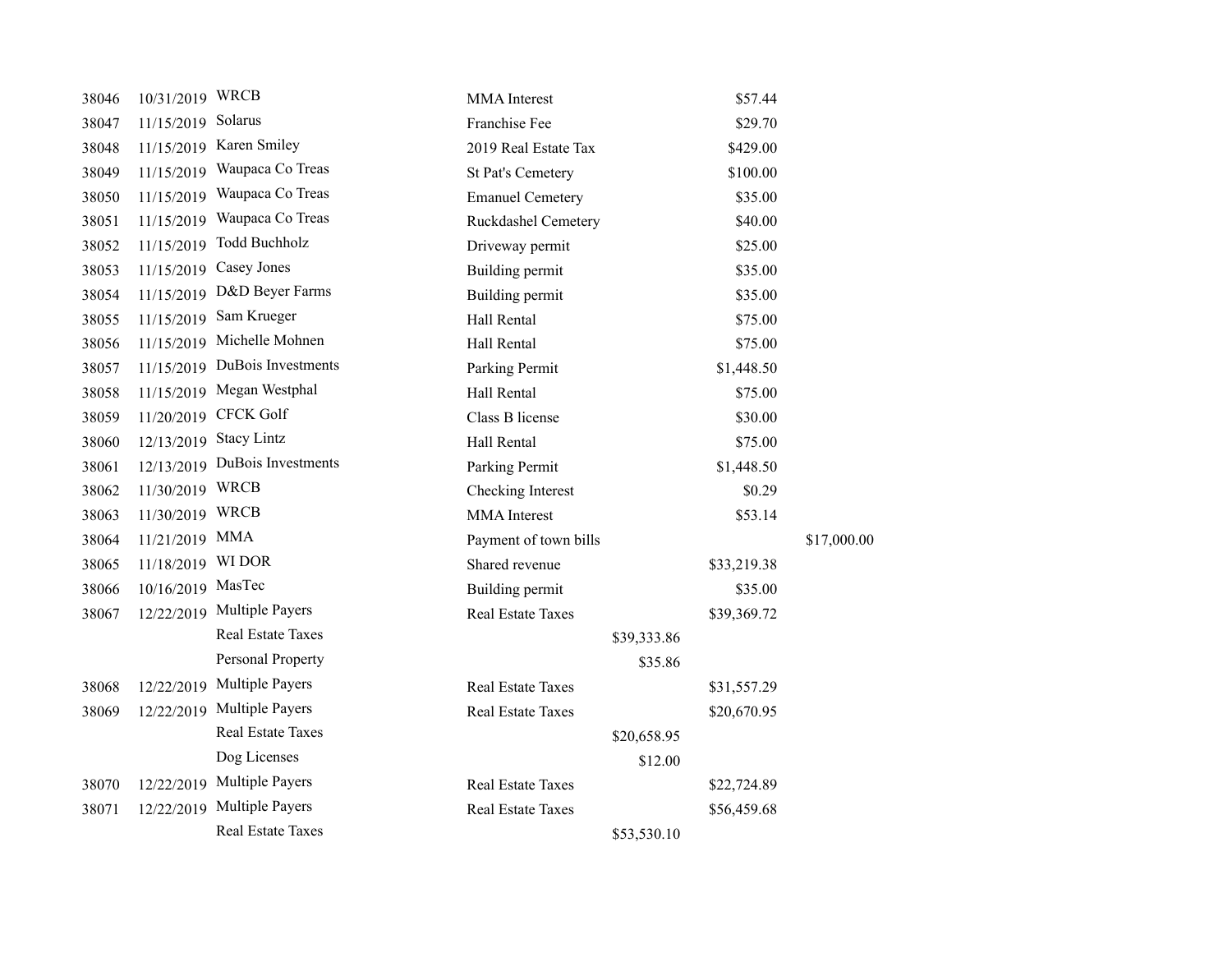|       |            | Personal Property        |                          | \$2,926.58  |             |
|-------|------------|--------------------------|--------------------------|-------------|-------------|
|       |            | Dog Licenses             |                          | \$3.00      |             |
| 38072 | 12/23/2019 | <b>Multiple Payers</b>   | Real Estate Taxes        |             | \$24,741.24 |
|       |            | <b>Real Estate Taxes</b> |                          | \$24,735.24 |             |
|       |            | Dog Licenses             |                          | \$6.00      |             |
| 38073 | 12/26/2019 | Multiple Payers          | <b>Real Estate Taxes</b> |             | \$34,856.71 |
|       |            | <b>Real Estate Taxes</b> |                          | \$34,848.71 |             |
|       |            | Dog Licenses             |                          | \$8.00      |             |
| 38074 | 12/26/2019 | <b>Multiple Payers</b>   | <b>Real Estate Taxes</b> |             | \$34,195.70 |
|       |            | <b>Real Estate Taxes</b> |                          | \$34,149.70 |             |
|       |            | Dog Licenses             |                          | \$46.00     |             |
| 38075 | 12/26/2019 | <b>Multiple Payers</b>   | <b>Real Estate Taxes</b> |             | \$70,728.08 |
|       |            | <b>Real Estate Taxes</b> |                          | \$70,725.08 |             |
|       |            | Dog Licenses             |                          | \$3.00      |             |
| 38076 | 12/26/2019 | <b>Multiple Payers</b>   | <b>Real Estate Taxes</b> |             | \$43,682.34 |
|       |            | <b>Real Estate Taxes</b> |                          | \$43,673.34 |             |
|       |            | Dog Licenses             |                          | \$9.00      |             |
| 38077 | 12/27/2019 | <b>Multiple Payers</b>   | Real Estate Taxes        |             | \$22,856.54 |
| 38078 | 12/27/2019 | <b>Multiple Payers</b>   | <b>Real Estate Taxes</b> |             | \$79,965.37 |
|       |            | <b>Real Estate Taxes</b> |                          | \$79,962.37 |             |
|       |            | Dog Licenses             |                          | \$3.00      |             |
| 38079 | 12/27/2019 | <b>Multiple Payers</b>   | <b>Real Estate Taxes</b> |             | \$43,527.28 |
|       |            | <b>Real Estate Taxes</b> |                          | \$43,512.28 |             |
|       |            | Dog Licenses             |                          | \$15.00     |             |
| 38080 | 12/27/2019 | <b>Multiple Payers</b>   | <b>Real Estate Taxes</b> |             | \$34,594.29 |
|       |            | <b>Real Estate Taxes</b> |                          | \$34,557.91 |             |
|       |            | Personal Property        |                          | \$36.38     |             |
| 38081 | 12/27/2019 | Multiple Payers          | <b>Real Estate Taxes</b> |             | \$8,921.24  |
|       |            | <b>Real Estate Taxes</b> |                          | \$8,884.24  |             |
|       |            | Dog Licenses             |                          | \$37.00     |             |
| 38082 | 12/28/2019 | <b>Multiple Payers</b>   | <b>Real Estate Taxes</b> |             | \$55,930.58 |
|       |            |                          |                          |             |             |